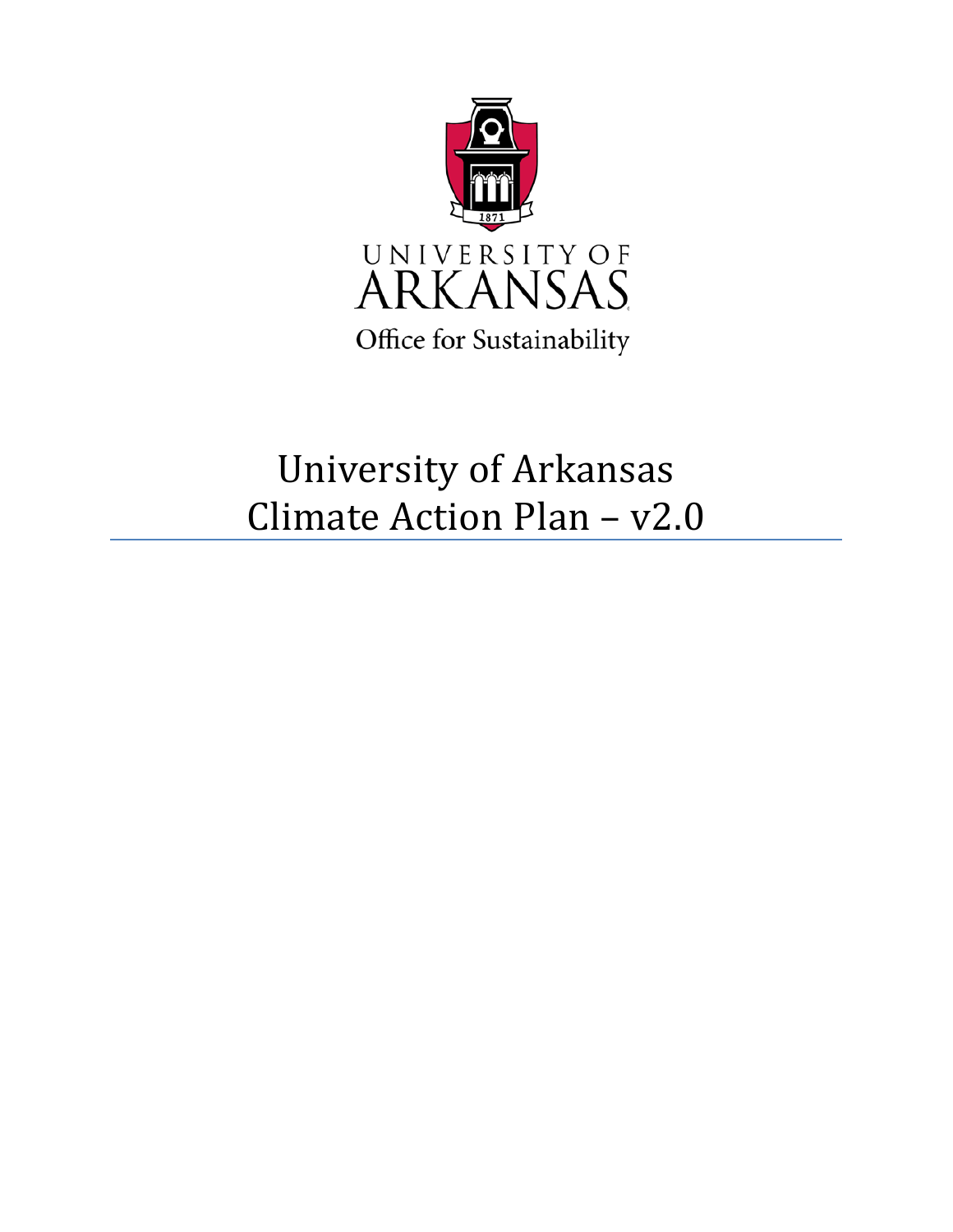| <b>Table of Contents</b> |  |
|--------------------------|--|
|                          |  |
|                          |  |
|                          |  |
|                          |  |
|                          |  |
|                          |  |
|                          |  |
|                          |  |
|                          |  |
|                          |  |
|                          |  |
|                          |  |
|                          |  |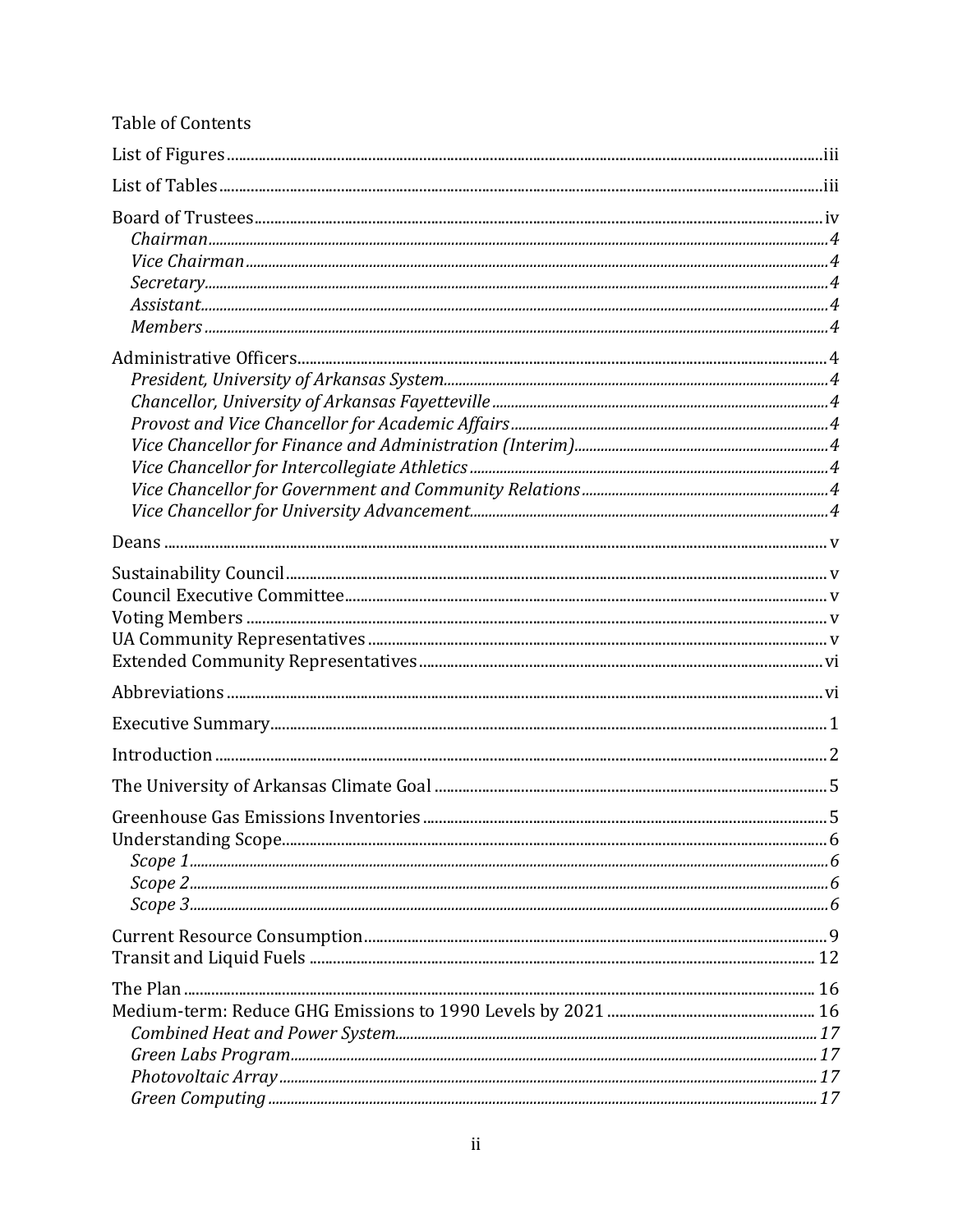# List of Figures

| Figure 2. Combined FTE and summary of GHG emissions by Scope in MTCDE, 2002 - 2013 6 |  |
|--------------------------------------------------------------------------------------|--|
|                                                                                      |  |
|                                                                                      |  |
|                                                                                      |  |
|                                                                                      |  |
|                                                                                      |  |
|                                                                                      |  |
|                                                                                      |  |
|                                                                                      |  |
|                                                                                      |  |
|                                                                                      |  |

List of Tables Table 1. University of Arkansas Greenhouse Gas Emissions Data, 2002-201......................5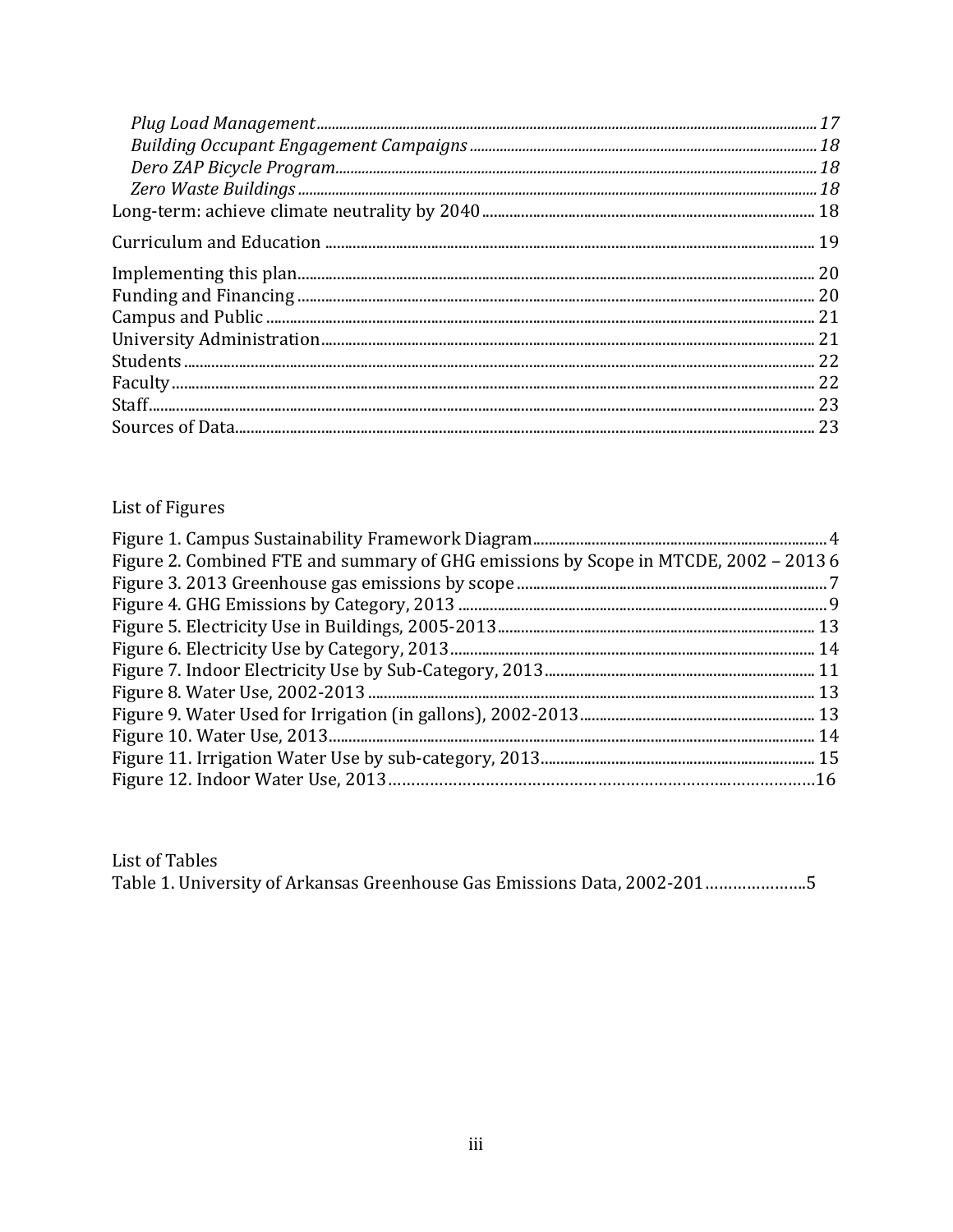Board of Trustees

Chairman Jim von Gremp

Vice Chairman Ben Hyneman

Secretary Jane Rogers

Assistant Stephen Broughten, M.D.

Members David H. Pryor Mark Waldrip John Goodson Reynie Rutledge C.C. "Cliff" Gibson III Morril Harriman

Administrative Officers

President, University of Arkansas System Donald Bobbitt, B.S., Ph.D.

- Chancellor, University of Arkansas Fayetteville G. David Gearhart, B.A., J.D., Ed.D.
- Provost and Vice Chancellor for Academic Affairs Sharon L. Gaber, B.A., M.Pl., Ph.D.
- Vice Chancellor for Finance and Administration (Interim) Timothy J. O'Donnell, B.B.A., interim
- Vice Chancellor for Intercollegiate Athletics Jeff Long, B.A., M.A.
- Vice Chancellor for Government and Community Relations Randy Massanelli, B.S.
- Vice Chancellor for University Advancement Chris Wyrick, B.S.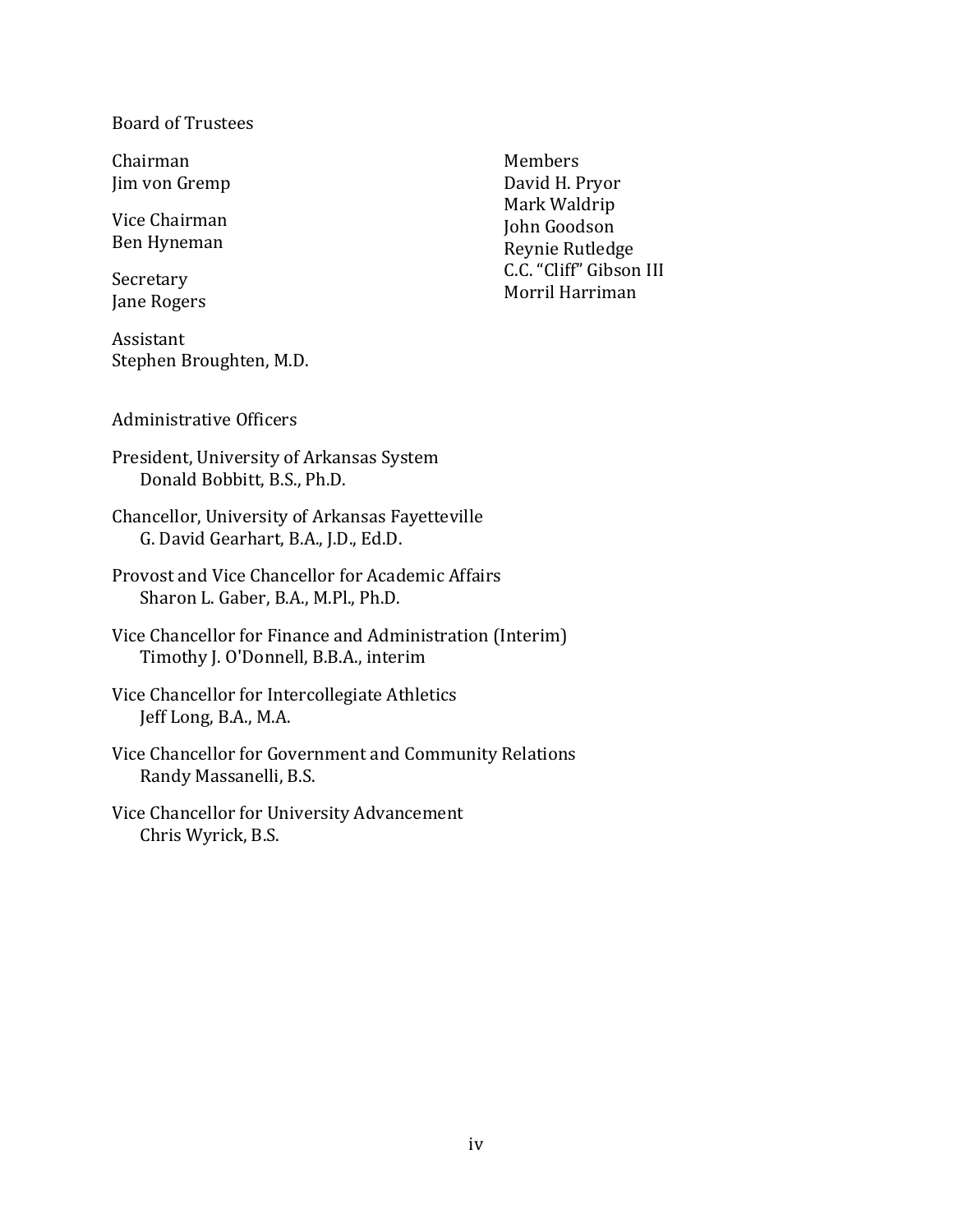Deans

- Bumpers College of Agricultural, Food and Life Sciences Michael Vayda, Ph.D.<br>College of Education and Health Professions Tom Smith. Ph.D. College of Education and Health Professions Tom Smith. Ph.D.<br>College of Engineering Tom Smith. Ph.D. College of Engineering<br>Dean of Students Fulbright College of Arts and Sciences<br>Graduate School Graduate School Kimberly LaScola Needy, Ph.D. Honors College Curt Rom – Interim Dean, Ph.D.<br>University Libraries Carolyn Henderson Allen, M.S. University Libraries<br>
School of Architecture<br>
Carolyn Henderson Allen, M.S.<br>
Peter MacKeith, M.Arch. School of Distance Education<br>School of Law Walton College of Business
	- Melissa Harwood-Rom, M.S.<br>Todd Shields, Ph.D. Peter MacKeith, M.Arch.<br>Javier A. Reyes, Ph.D. Stacy L. Leeds, LL.M<br>Eli Jones, Ph.D.

Sustainability Council

| Council Executive Committee |                                                          |
|-----------------------------|----------------------------------------------------------|
| Cameron Baker               | Co-Chair, ASG Representative                             |
| Marty Matlock               | Co-Chair, Executive Director, Office for Sustainability  |
| Mike Johnson                | Co-Chair, Associate Vice Chancellor for Facilities       |
| Carlos Ochoa                | Executive Secretary, Director, Office for Sustainability |
|                             |                                                          |

Voting Members

Susan Schneider<br>Jon Johnson

UA Community Representatives Kathleen Lehman Faculty Senate<br>
I'm Hashbarger Faculty Senate<br>
Business Affairs Jim Hashbarger Business Affairs Sharon Donnelly University Development<br>
Jeff Vinger University Housing Jeff Vinger University Housing<br>Holly Tallon Student Sustainability Council

Catherine Shoulders Bumpers College of Agricultural, Food & Life Sciences<br>Craig Edmonston College of Education and Health Professions Craig Edmonston College of Education and Health Professions Darin Nutter Lynne Williams (2008) 2013 1991 10:30 Monet College of Engineering Lynne Williams (2009) 2013 199<br>College of Engineering (2009) 2014 1991 10:30 Monet College of Students (2009) 2014 1991 10:30 Monet College o Lynne Williams Dean of Students Jeannie Durdik Fulbright College of Arts & Sciences Graduate School<br>Honors College Michael Zachary Honors College Molly Boyd Library Alison Turner School of Architecture<br>Anselm Lambert School of Distance Education School of Distance Education<br>School of Law Walton College of Business

Student Sustainability Council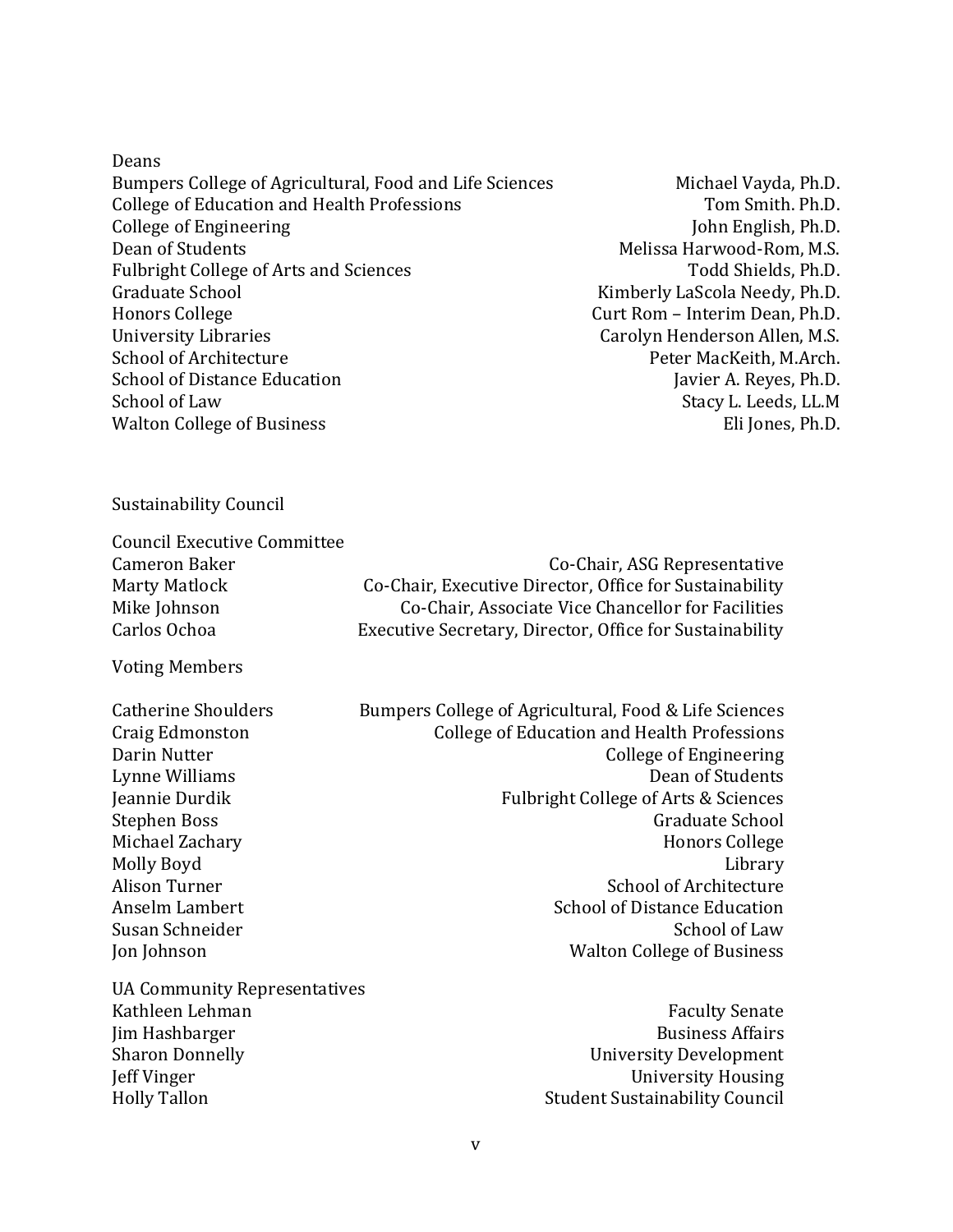| Ashlee Ann Gloede                         | Alumni Association                      |
|-------------------------------------------|-----------------------------------------|
| Will Gisler                               | University Relations                    |
| Vickie Ferguson                           | <b>UA Foundation</b>                    |
| Norm DeBriyn                              | <b>Razorback Foundation</b>             |
| Rob Stagni                                | Arkansas Union                          |
| Justin Maland                             | <b>Athletics Department</b>             |
| Andy Gilbride                             | Parking and Transit                     |
| <b>Extended Community Representatives</b> |                                         |
| Andrew Lipman                             | Chartwells                              |
| Peter Nierengarten                        | Fayetteville Director of Sustainability |
|                                           |                                         |
| Abbreviations                             |                                         |

| <b>ACUPCC</b> | American College and University Presidents Climate Commitment                              |
|---------------|--------------------------------------------------------------------------------------------|
| AEP           | American Electric Power, the parent company of SWEPCO                                      |
| ASG           | Associated Student Government, the student legislative body of the<br>university           |
| <b>ESPC</b>   | <b>Energy Savings Performance Contract</b>                                                 |
| <b>FTE</b>    | Combined Full-time Equivalent of student, staff and faculty                                |
| <b>GHG</b>    | greenhouse gas                                                                             |
| <b>GSF</b>    | gross square feet; building space as measured by exterior building<br>dimensions           |
| <b>MTCDE</b>  | metric tons of carbon dioxide equivalent; a measure of the impact of a<br>greenhouse gases |
| <b>SWEPCO</b> | Southwestern Power Electric Company, the provider of electricity to the<br>university      |
|               |                                                                                            |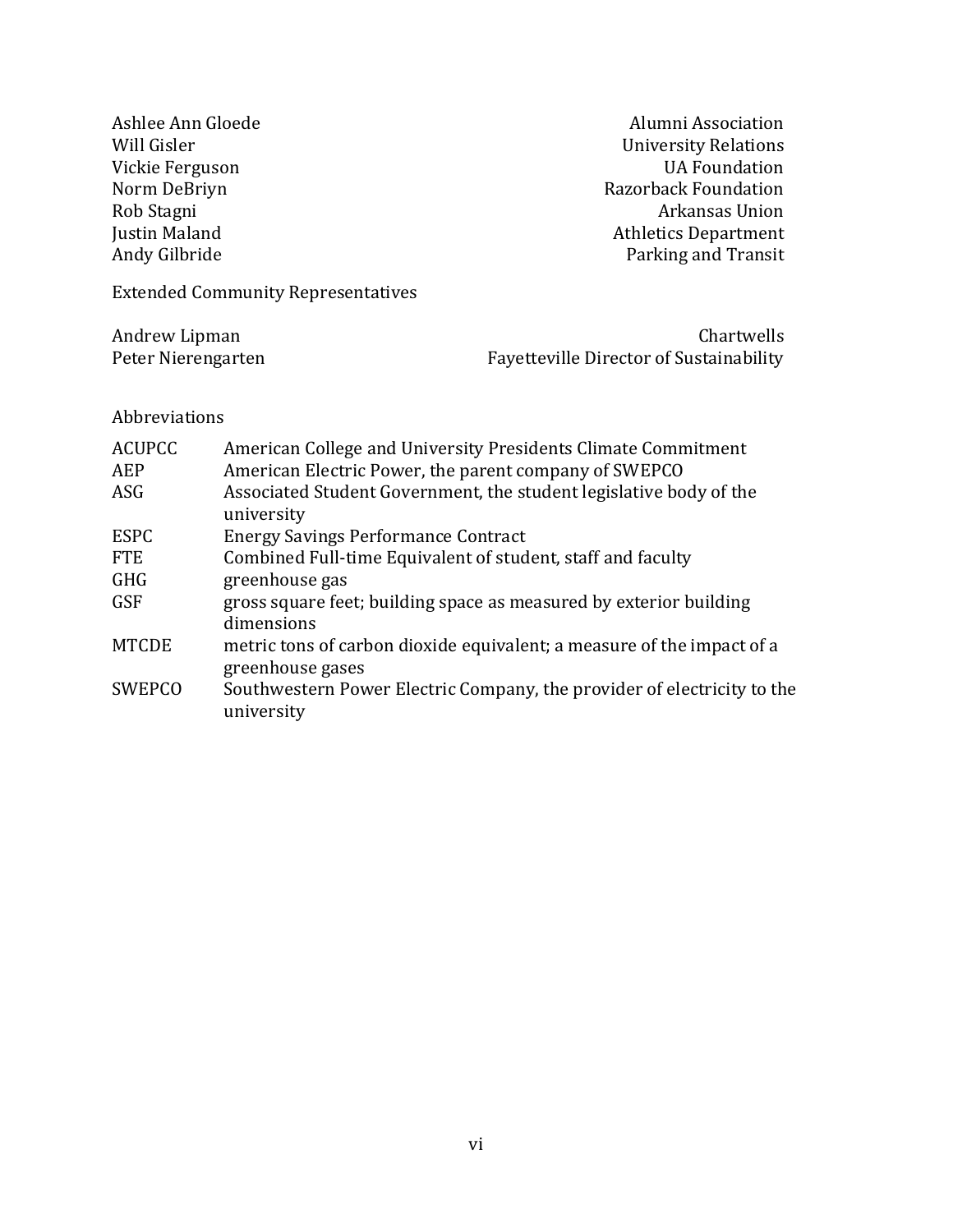#### Executive Summary

The University of Arkansas signed the American College and University Presidents' Climate Commitment in 2007. This commitment indicated that the University of Arkansas was committed to reducing greenhouse gas emissions to zero by 2040. Since that time, the Office for Sustainability and the Sustainability Council were created to help guide the university down the path of carbon neutrality through the creation and implementation of a Climate Action Plan with strategic goals and projects.

Since becoming charter signatories, the University of Arkansas has reduced resource consumption and related GHG emissions despite exponential growth in campus population and gross square feet and achieved its short-term goals of reaching 2005 levels of GHG emissions. We achieve a very high research category for Carnegie ratings of one of only 108 at that level.

Today, the University of Arkansas emits approximately 145,000 MTCDE. In 2009, the University of Arkansas emitted nearly 175,000 MTCDE. This reduction can be largely attributed to Energy Savings Performance Contracts and sustainable building techniques. Continued investment in ESPC's and innovative building techniques will likely decrease the University of Arkansas's GHG footprint.

The results of the first full year of measurement and verification (FY 2012) of the ESPC's indicates that energy cost avoidance for the University of Arkansas exceeded the anticipated campus-wide energy savings by 24%, or about \$879,000. The total cost savings and cost avoidance was \$4.55 million dollars for the fiscal year. However, most importantly, the Energy Savings Performance Contracts helped the University of Arkansas achieve all its short-term GHG mitigation goals and demonstrated that sustainability initiatives can be both financially sound as well as socially and environmentally beneficial.

The University of Arkansas's next major milestone is to reach 1990 GHG levels by 2021. The plan to reduce carbon emissions is outlined below and represents an aggressive and innovative path towards reaching that goal. Each project outlined here will impact every area of GHG emissions and calls the University of Arkansas community to action. Students, staff, faculty and the surrounding campus community serve a role in reducing emissions.

Long term-solutions to reaching carbon neutrality depend heavily on carbon sequestration, high-energy efficiency levels as well as significant reduction of energy consumption coupled with sustainable commuter transportation options.

Implementing this plan requires participation from all levels of campus as well as the creation of innovative funding and financing options. Green Revolving Funds are becoming common practice on college campuses and in some ways Facilities Management is already investing in efficiency measures with savings from sustainability initiatives.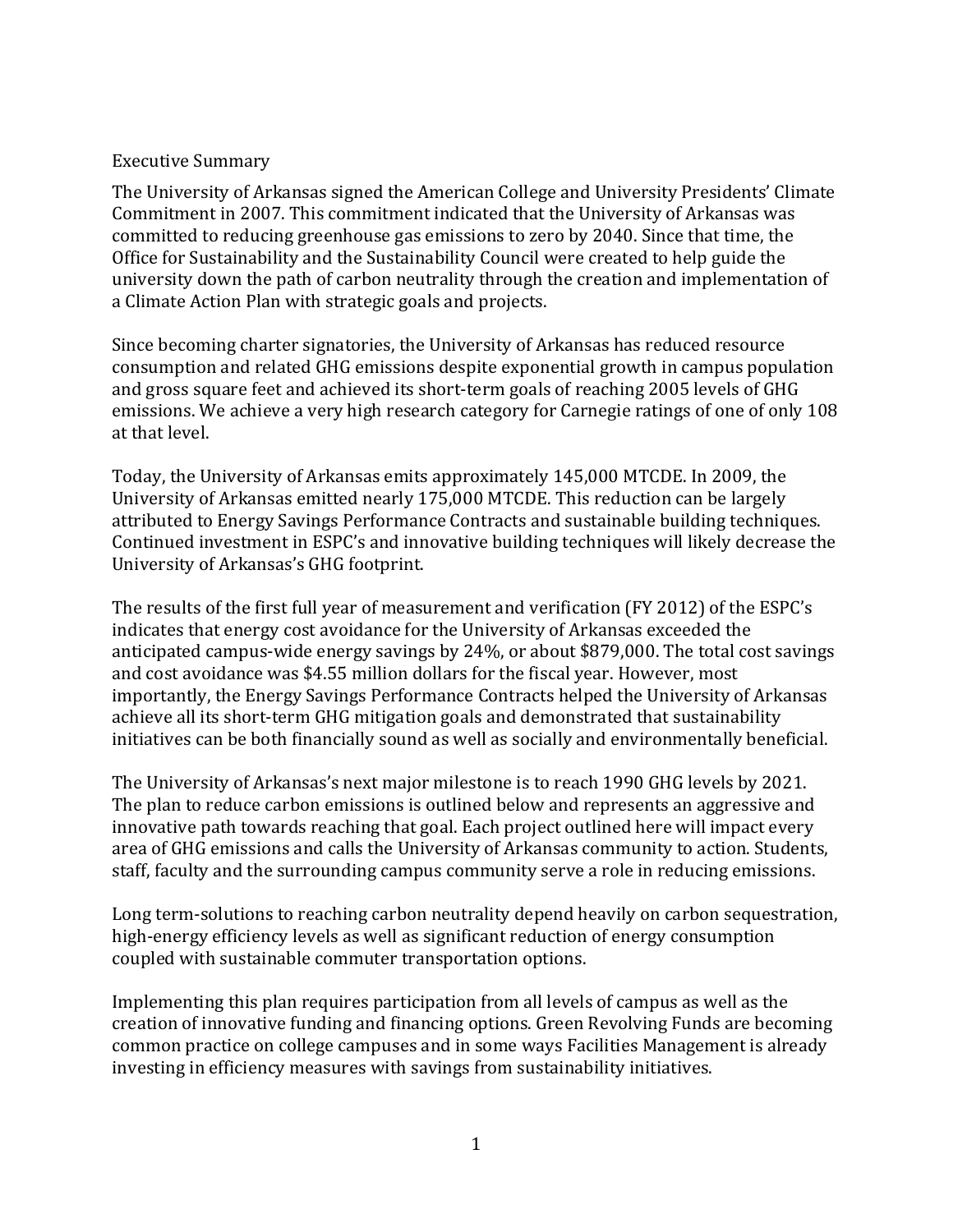Campus and public input is crucial in identifying innovative solutions to the complex problems faced by a campus of 30,000 people.

University administration must also become involved to determine the best way forward for large investments in efficiency measures, renewable energy use and/or novel building practices. Their buy-in and belief in sustainability initiatives is just as crucial as the physical work of implementing new projects that reduce GHG emissions.

At an institution of higher learning, the role of faculty members in implementing this plan regards both their impact as educators and their contribution as researchers. Faculty members have played a valuable part in mobilizing students by equipping them with the knowledge, skills, and motivation to engage with sustainability issues in meaningful ways. By mentoring engaged students, faculty members provide crucial guidance. Faculty members also play a role in research projects, which bring knowledge and expertise to campus. This is useful in the institutions quest to enhance campus sustainability efforts. Additionally, faculty members serve on several campus sustainability committees and workgroups and offer their expertise to those endeavors.

Staff also plays a crucial role in creating a workplace culture of sustainability and conservation. They can help to reduce energy consumption in some of the highest consuming buildings by spreading awareness of the need to power down electronic equipment when not in use.

This document reflects the University of Arkansas's commitment and goals, identifiable projects to reduce carbon emissions and the path towards implementation. There are several campus plans and manuals that can both inform and be informed by this plan, such as the Facility Management's Transportation Master Plan and the Campus Landscape Design Manual. The Climate Action Plan is a living document and will not be complete until carbon neutrality is achieved.

#### Introduction

The University of Arkansas, the state's flagship university, resides on 345 picturesque acres overlooking the Ozark Mountains. For nearly 150 years, it has been at the center of higher education in the state of Arkansas, and recently has moved to the center of higher education in the nation. Never before in the university's history have its students and faculty been more academically accomplished, its facilities more sophisticated, or its research efforts more inclusive. All indicators of academic success are at record highs and climbing. The university's 26,301 students come from every county in Arkansas and some 100 nations, and they have nearly 200 academic programs in which to study. Through the integration of teaching, research and service that puts students first, the University of Arkansas is taking its place among the nation's great comprehensive universities.

With pride and commitment to be a leader academically and operationally, the University of Arkansas's flagship campus in Fayetteville, under the leadership of then-Chancellor John A. White, became a charter signatory to the American College and University Presidents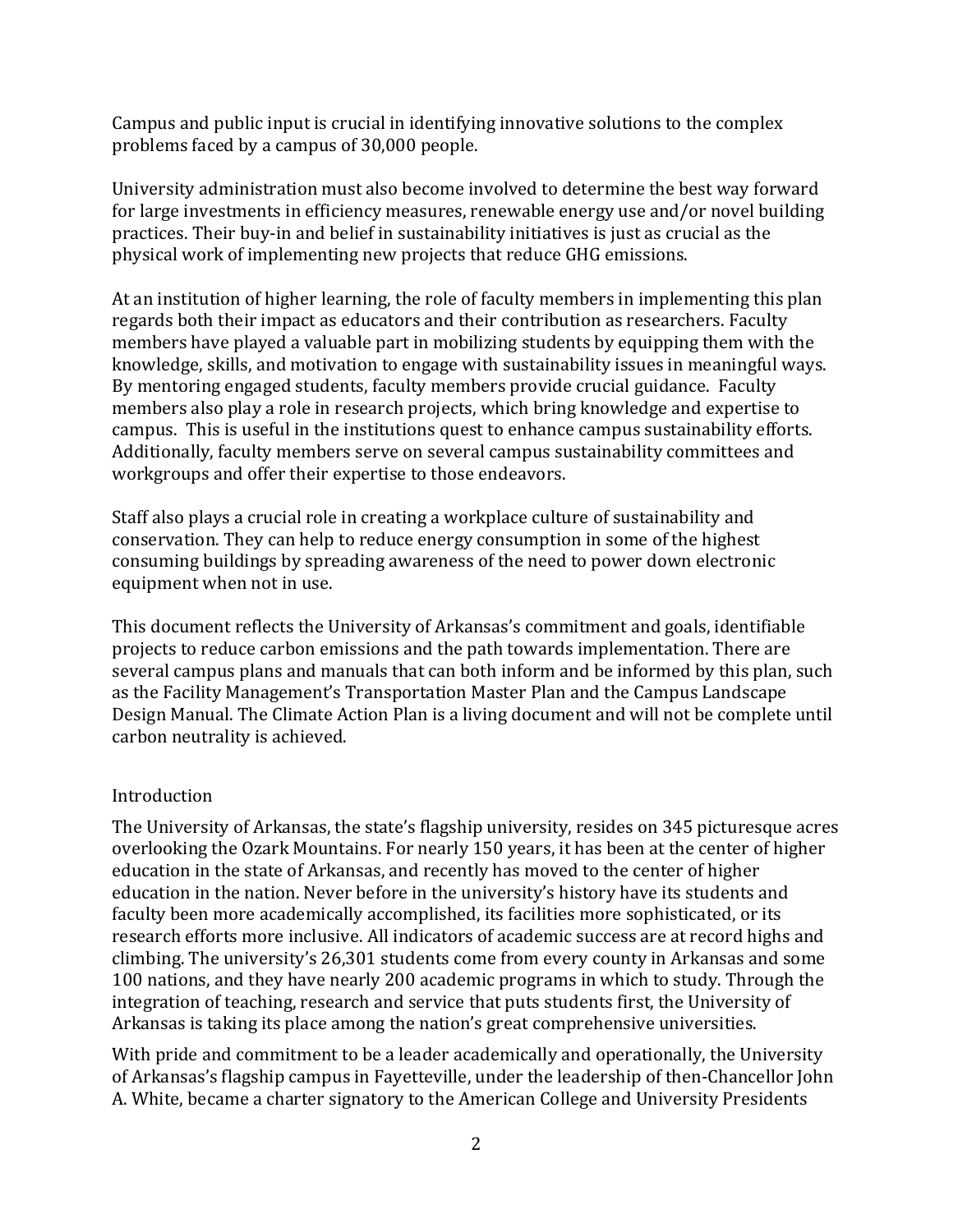Climate Commitment (ACUPCC) in 2007. An institution with hundreds of signatories, the ACUPCC provides a common framework and support for America's colleges and universities pursuit of carbon neutrality. The ACUPCC requires signatories to complete greenhouse gas inventories, set target dates and milestones, take immediate steps to mitigate GHG, integrate sustainability into the curriculum, and create an action plan, inventory and progress reports that are publically available.

The American College and University Presidents Climate Commitment calls for biannual GHG emissions inventories and periodic updates of climate action plans. Progress reports on our institutional GHG emissions inventory are submitted annually on a continuous basis. A comprehensive update of this plan will be undertaken as mid-term activities are successfully implemented, and this plan will likely be updated in 2016. In the interim, specific strategies may be changed to facilitate more rapid progress, lower overall costs of reducing carbon emissions for the proposed projects or for new ones, in response to newly emerging technologies, and/or to improve the quality of life or financial benefits to the university community.

The Office for Sustainability was formed in 2007 to carry out the requirements of the ACUPCC. At that time, efforts were immediately undertaken to create a plan and form a campus-wide Sustainability Council who would help further the University's ACUPCC obligations. The Office for Sustainability's role was to bring together dedicated and passionate campus constituents to create a democratic and comprehensive plan towards carbon neutrality.

The University of Arkansas Sustainability Council, comprising faculty, staff, students and representatives from the Fayetteville community, seeks to support the University of Arkansas environmental stewardship mission. They do this through coordination of ideas, information and resources among the university's student body, academic departments and administrative units to develop and execute projects, using the four systems (i.e., built, natural, managed, and social) that are the basis of the sustainability curriculum on the University of Arkansas campus. Workgroups exist focusing on each of the four systems, as well as an Academics Workgroup.

The Sustainability Council Workgroups are composed of faculty, staff, and students who volunteer their time to assist the Office for Sustainability in developing and implementing sustainability initiatives across the University of Arkansas community. The Workgroups provide critical leadership through expertise and representation; they are the backbone of the University of Arkansas sustainability strategy.

- Built Systems: This workgroup explores sustainability initiatives focused on structures across the University of Arkansas system, including classrooms, laboratories, and offices.
- Natural Systems: This workgroup explores sustainability initiatives for ecosystem services provided by non-human focused systems across the University of Arkansas system, including urban and rural landscapes and waterways.
- Managed Systems: This workgroup explores sustainability initiatives in humanfocused endeavors, including agriculture and business.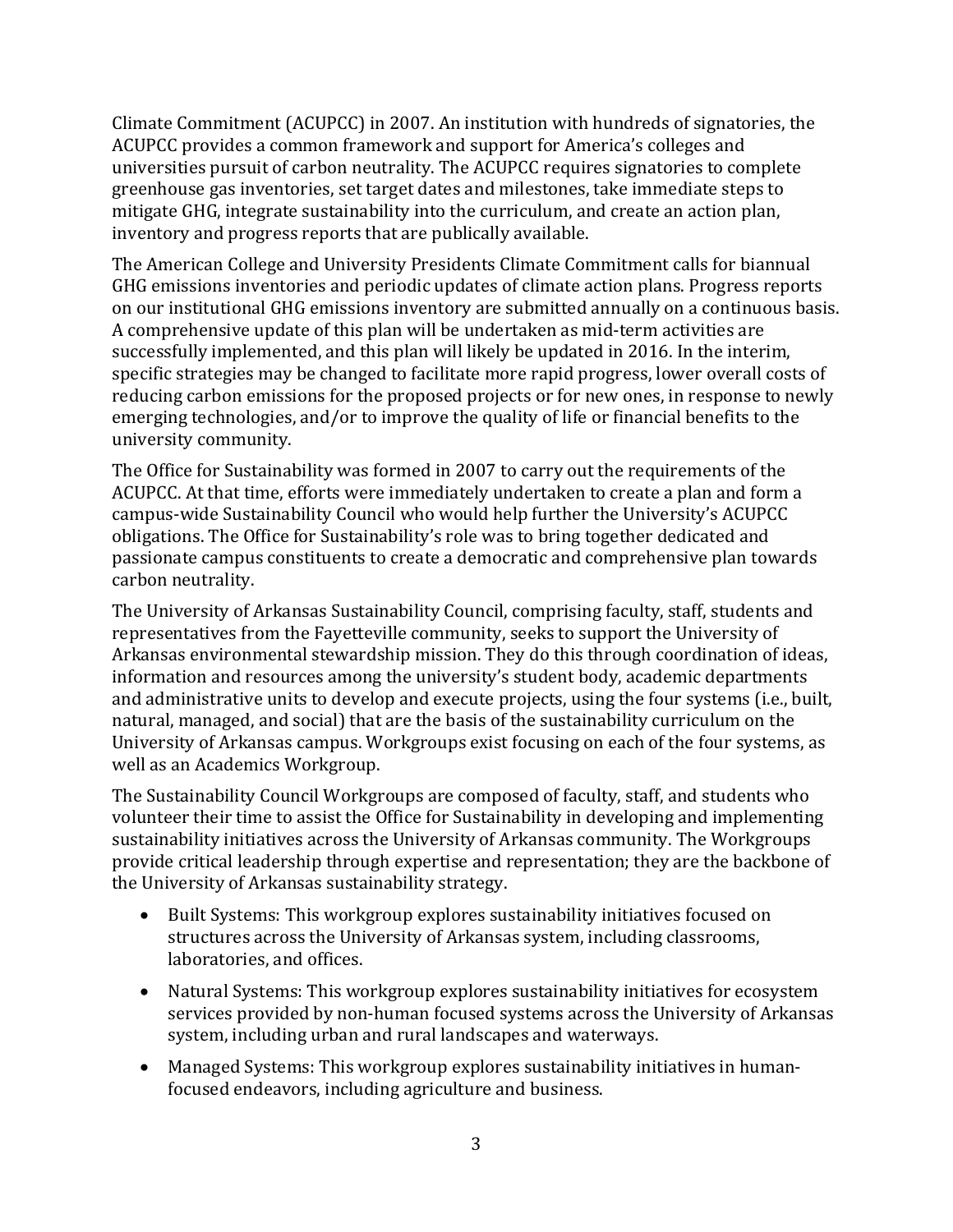- Social Systems: This workgroup explores sustainability initiatives within and between social communities across the University of Arkansas system.
- Academic: This workgroup is developing the undergraduate and graduate degree programs in sustainability. This group was appointed by the Provost and is chaired by appointed tenure faculty member(s).

The University of Arkansas Office for Sustainability employs a sustainability framework that standardizes continuous improvement processes across key performance indicators (Figure 1). The University of Arkansas Sustainability Framework is an iterative process of defining, measuring, and implementing. This document provides a summary of the University of Arkansas's sustainability strategy for greenhouse gas (GHG) emissions, including our goals for GHG reduction, an updated assessment of our current resource consumption, our strategy for reaching our mid-term goals, information about sustainability in the curriculum, and information for the community on implementation actions. Sustainability is an aspirational journey; this Climate Action Plan will continue to evolve to include other measures such as emissions associated with water consumption, just as our strategies for improvement evolve. Our commitment is to be a leader amongst peers in GHG reduction. Our plan should provide a pathway to leadership.

Figure 1. University of Arkansas Campus Sustainability Framework.

# **1. Define**

- A. Define Sustainability for the Enterprise
- B. Define Key Performance Indicators
- C. Select Metrics for KPIs

# **2. Measure**

- A. Benchmark KPI Metrics
- B. Set Goals for Each KPI
- C. Develop Strategy to Meet Goals

# **3. Implement**

- A. Implement the Strategy
- B. Measure, Assess and Report Results
- C. Adapt Strategy to Improve Outcomes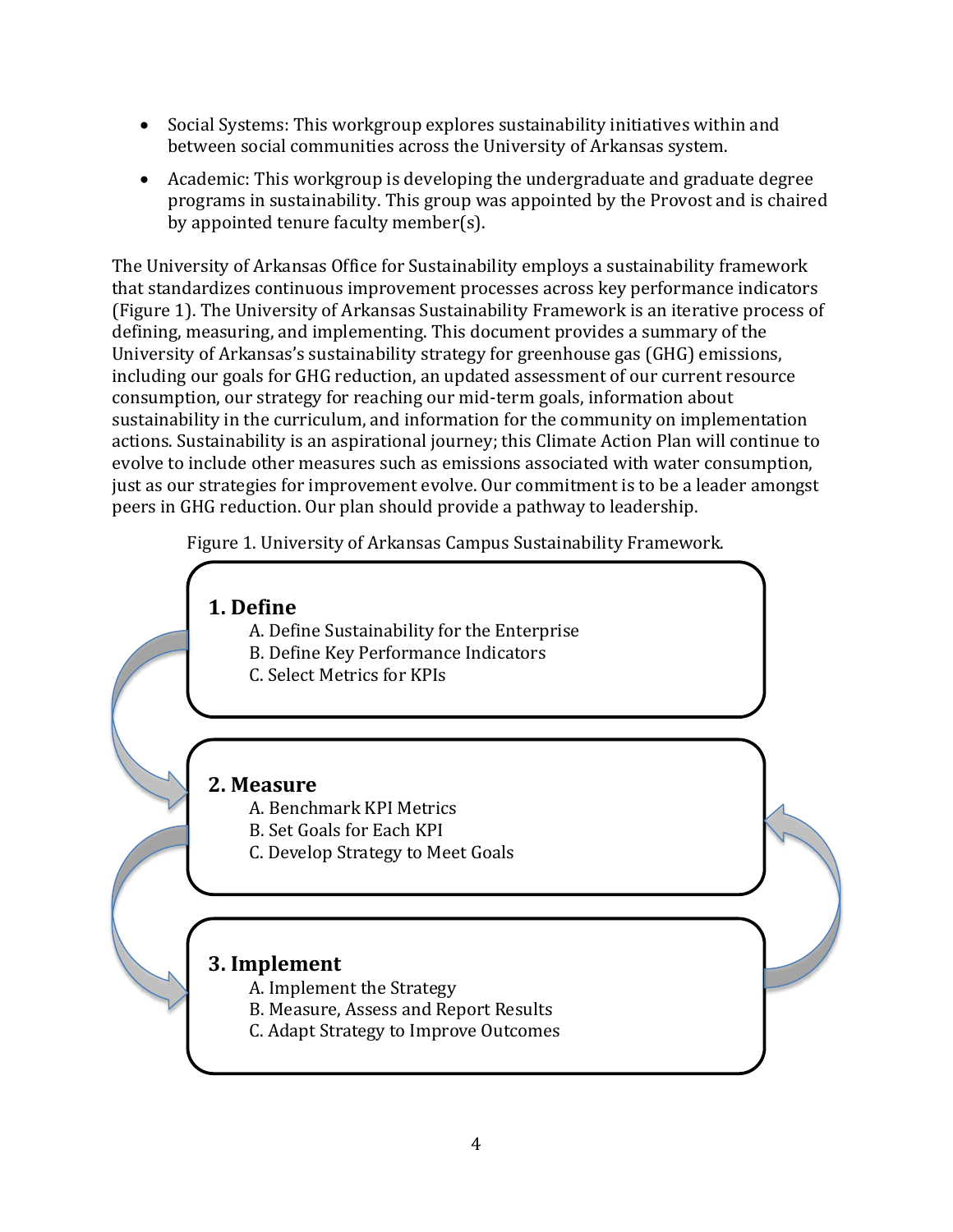## The University of Arkansas Climate Goal

The University of Arkansas' goal to reduce emissions below 2005 levels of 163,000 Metric Tons of Carbon Dioxide Equivalent (MTCDE) was met by 2014. In fiscal year 2013, the University of Arkansas generated an estimated 148,616 MTCDE, nearly 15,000 MTCDE less than the stated goal.

|      | Scope 1  | Scope 2  | Scope 3  | <b>Total Emissions</b> | GHG/FTE | GHG/1000 GSF |
|------|----------|----------|----------|------------------------|---------|--------------|
| 2002 | 31,103.6 | 81,633.0 | 40,965.7 | 153,702                | 9.0     | 24.9         |
| 2003 | 33,185.9 | 81,116.4 | 40,662.5 | 154,965                | 8.9     | 24.5         |
| 2004 | 28,502.4 | 89,410.0 | 41,402.5 | 159,315                | 8.9     | 23.9         |
| 2005 | 32,454.5 | 91,369.6 | 41,376.1 | 165,200                | 9.0     | 24.7         |
| 2006 | 27,761.8 | 97,115.2 | 42,135.3 | 167,012                | 9.0     | 24.7         |
| 2007 | 28,387.6 | 85,455.4 | 39,799.1 | 153,642                | 7.9     | 20.9         |
| 2008 | 30,695.8 | 90,454.8 | 40,939.3 | 162,090                | 8.3     | 21.5         |
| 2009 | 31,138.7 | 92,528.0 | 39,956.4 | 163,623                | 8.2     | 21.7         |
| 2010 | 31,641.4 | 89,945.2 | 31,214.2 | 152,801                | 7.4     | 20.3         |
| 2011 | 42,038.4 | 93,778.4 | 37,750.0 | 173,567                | 7.9     | 22.9         |
| 2012 | 27,160.3 | 89,023.0 | 31,820.3 | 148,004                | 6.3     | 19.1         |
| 2013 | 29,244.4 | 87,310.0 | 32,061.5 | 148,616                | 5.9     | 19.0         |

Table 1. University of Arkansas Greenhouse Gas Emissions Data, 2002-2013:

The next milestone is to mitigate emissions to 1990 levels of 125,000 MTCDE or less by 2021. It is expected that the University of Arkansas will once again reach levels below this level by the end of 2016.

As 1990 was the year that the Kyoto Protocol was negotiated, it has become a baseline year for many purposes; therefore, the University of Arkansas will use the 1990 emissions level as an interim emissions target. Based on available data for enrollment, building space and utility bills, GHG emissions were approximately 125,000 MTCDE in 1990.

#### Greenhouse Gas Emissions Inventories

Greenhouse gases are any of the gases whose absorption of solar radiation is responsible for the greenhouse effect, including carbon dioxide, methane, ozone, and fluorocarbons. The greenhouse effect occurs as these gases are trapped and held in the Earth's atmosphere, gradually increasing the temperature of the Earth's surface and air in the lower atmosphere. The GHG analysis presented here is the product of working with Sightlines<sup>[1](#page-10-0)</sup>, a consulting firm that helps education institutions manage their facilities investments. They aggregate campus utility consumption and calculate emissions using Clean-Air, Cool Planet, the ACUPCC standard for analyzing GHG impact<sup>[2](#page-10-1)</sup>.

<span id="page-10-0"></span> <sup>1</sup> For more information on Sightlines, visit: [www.sightlines.com](http://www.sightlines.com/)

<span id="page-10-1"></span><sup>&</sup>lt;sup>2</sup> For more information on Clean-Air, Cool-planet visit[: http://cleanair-coolplanet.org](http://cleanair-coolplanet.org/)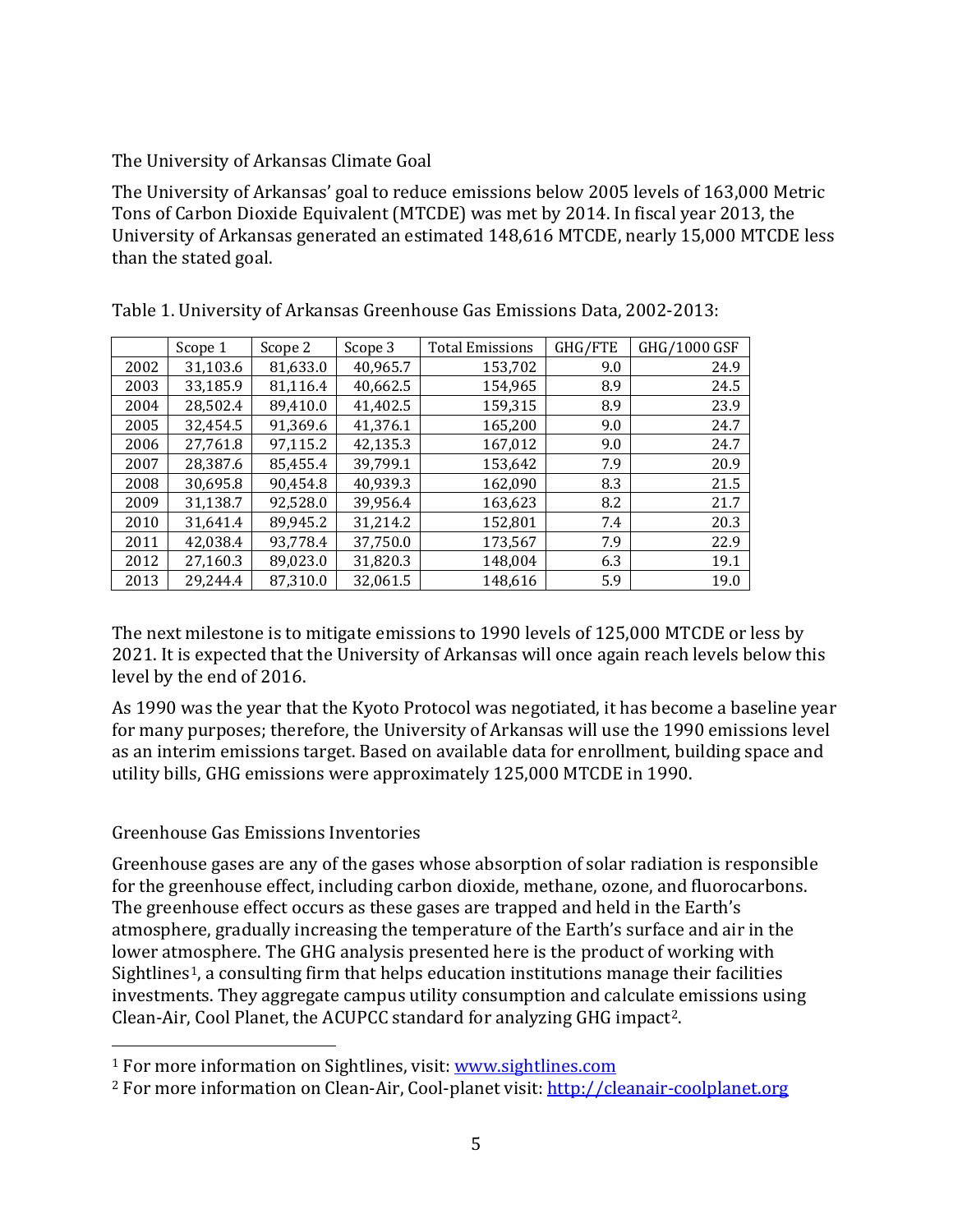## Understanding Scope

Greenhouse gas emissions are the leading contributing agents to climate change and have several sources (Houghton, Harvey, Intergovernmental Panel on Climate Change, Intergovernmental Panel on Climate Change, & Working Group I, 1997). All greenhouse gasses occur in the natural world. However, the greenhouse gas emissions discussed here are from anthropogenic sources. These sources are typically categorized by scope. Priorities are streamlined by understanding origins and scope (Huang, Weber, & Matthews, 2009).

## Scope 1

These are direct GHG emissions from sources that are owned or controlled by the entity. Scope 1 can include emissions from fossil fuels burned on site, emissions from entityowned or entity-leased vehicles, and other direct sources.

## Scope 2

These are indirect GHG emissions resulting from the generation of electricity, heating and cooling, or steam generated off site but purchased by the entity, and the transmission and distribution (T&D) losses associated with some purchased utilities (e.g., chilled water, steam, and high temperature hot water).

## Scope 3

These are indirect GHG emissions from sources not owned or directly controlled by the entity but related to the entity's activities. Scope 3 GHG emission sources currently required for federal GHG reporting includes T&D losses associated with purchased electricity, employee travel and commuting, contracted solid waste disposal, and contracted wastewater treatment. Additional sources that are currently optional under federal reporting requirements, but are significant, include GHG emissions from leased space, vendor supply chains, outsourced activities, and site remediation activities.

# 2002-2013 GHG Inventories

Since 2009, students, staff, faculty and Sightlines have calculated our campus' annual GHG emissions. Inventories were also calculated using historical records back to 2002. Additionally, emission calculations were extrapolated backwards to determine 1990 levels of GHG. A summary of GHG emissions from the University of Arkansas campus in Fayetteville from 2002-2013 is shown below (Figure 2).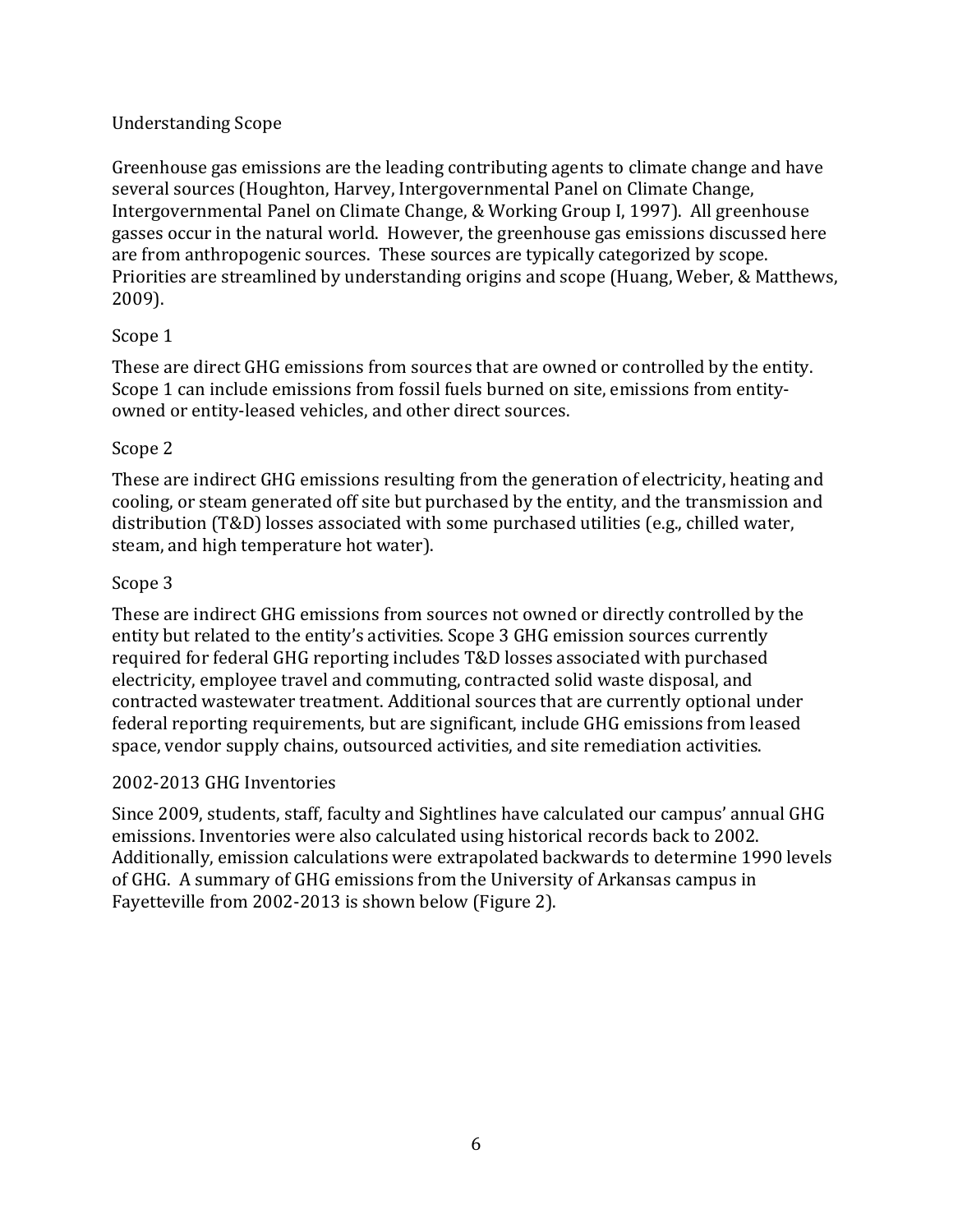

Figure 2. University of Arkansas Combined Full Time Equivalent and summary of Greenhouse Gas emissions by Scope in MTCDE, 2002 – 2013:

As can be seen from the graph above, gross greenhouse gas emissions have decreased 3.3 percent despite a 49.4 percent increase in combined FTE. The trend for gross greenhouse gas emissions is downward, despite a large spike in 2011. This jump was the result of a refrigerant leak.

Greenhouse gas emission levels per 1,000 square feet have decreased 20 percent despite 1,631,200 additional square feet in building space since 2002. Additionally, greenhouse gas emission levels per combined FTE have decreased 35.3 percent. These improvements in gross greenhouse gas ratios are a result of increased building efficiency on new and existing buildings, increased campus density, and the ESPCs.

#### 2013 Emissions

By taking a look at 2013 emission data, we can better pinpoint and direct our efforts towards reducing carbon emissions on campus to achieve our mid-term gorals. A summary by scope shows the distribution of carbon emissions (Figure 3).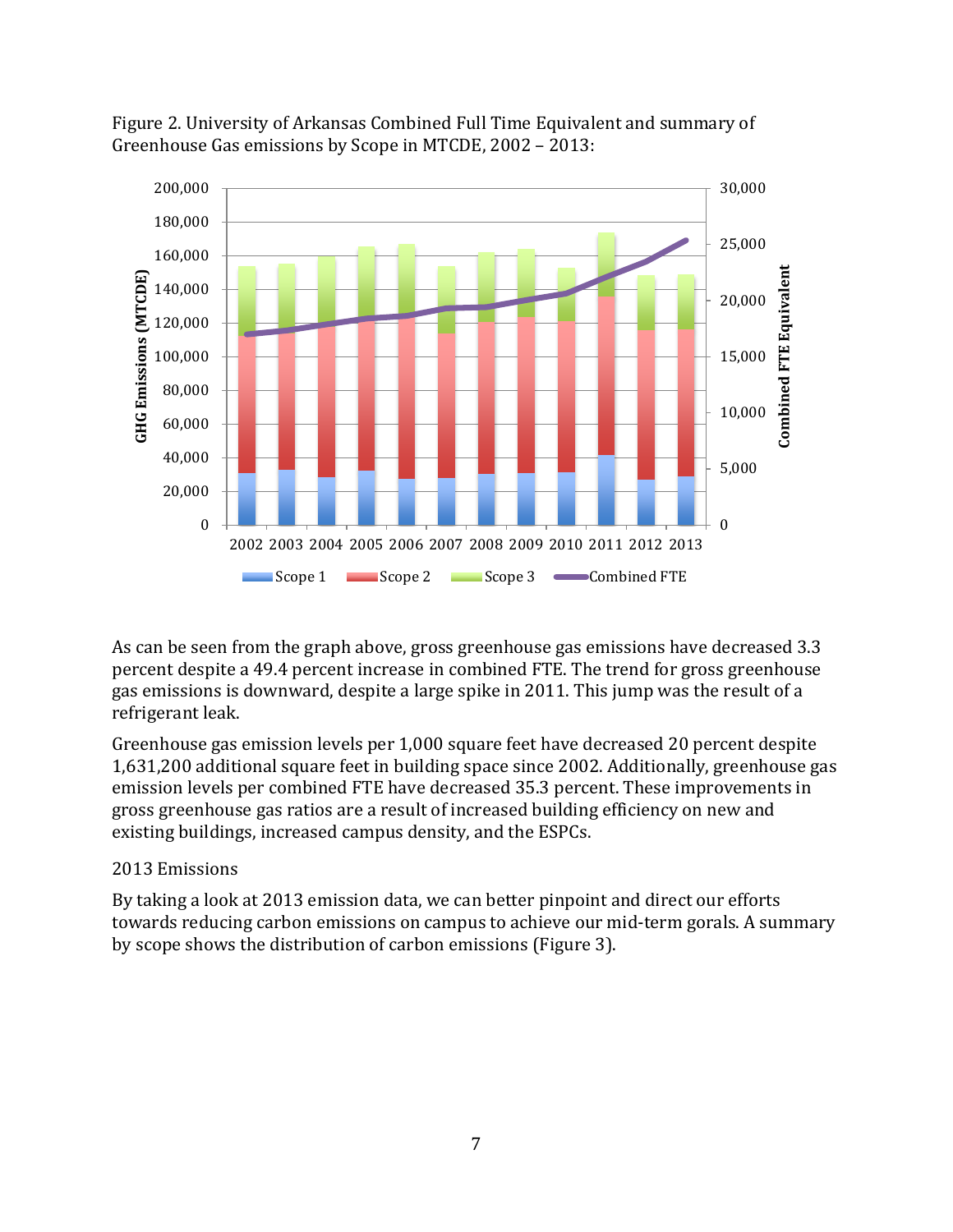

Figure 3. University of Arkansas Greenhouse gas emissions by scope, 2013:

Scope 1 emissions consist of stationary combustion, mobile combustion and fugitive emissions. Stationary combustion is anything used to produce electricity, steam, heat, or power using equipment in a fixed location; mobile combustion includes fuels used in university-owned vehicles; and fugitive sources are emissions of gases or vapors due to leaks and other unintended releases. Scope 1 emissions are 20 percent of our total inventory. In addition to the campus fleet of buses that run every day, vehicles for faculty and staff transportation and utility vehicles for maintenance are included in this percentage. This number is expected to drop as the university continues to invest more into low-emission vehicles and high efficiency utility operations.

Scope 2 emissions, which reflect electrical usage, made up the largest portion of total emissions in 2013. This percentage is expected to drop more than 10 percent by 2015 with the implementation of the new combined heat and power system (to be discussed later). The majority of the projects outlined in this plan are directed toward decreasing Scope 2 emissions.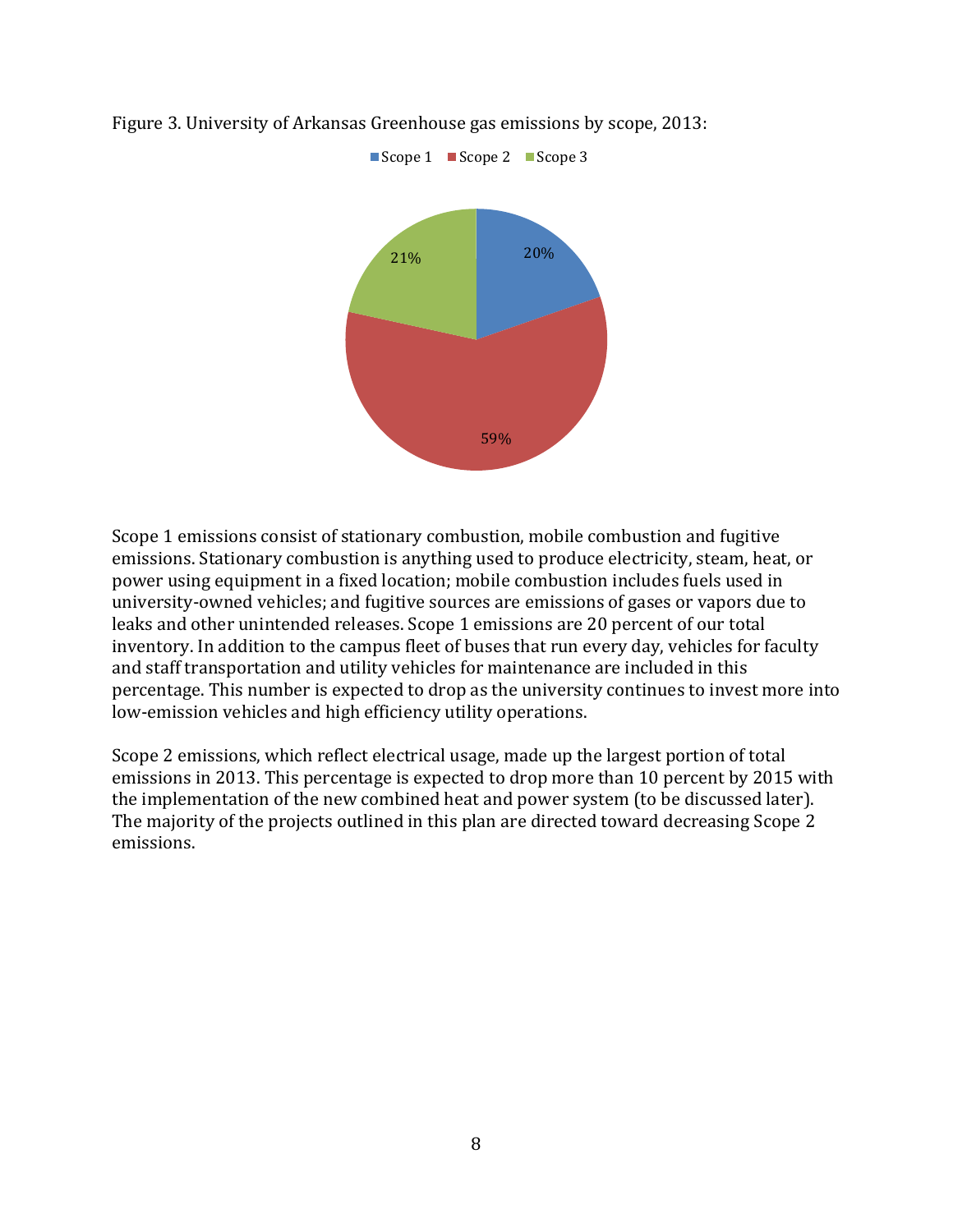

Figure 4. University of Arkansas Greenhouse Gas Emissions by Category, 2013:

Commuting represented half the total Scope 3 emissions and 10 percent of total overall emissions in 2013 (Figure 4). As our campus population rises, greenhouse gases associated with commuting have also risen steadily with no signs of dropping. Since 2002, greenhouse gases as a result of commuting have risen over 38 percent. Though greenhouse gas emissions related to solid waste only make up 2 percent of the total, efforts to divert waste have decreased this number from 6 percent in 2002.

#### Current Resource Consumption

In order to effectively reduce greenhouse gas emissions to meet carbon reduction goals, three areas of resource consumption are analyzed: electricity, liquid fuel, and water consumption. Electricity use is the greatest source of GHG emissions overall on campus as well as being the greatest contribution to Scope 2 emissions. Liquid fuel consumption factors heavily into mobile combustion, which represents a large source of Scope 1 emissions. Finally, although water is not included in our current gross GHG measurements, as detailed below, it is an important KPI for our campus and merits mention here as well as in future versions of this plan.

#### Electricity

Electricity is a major contributor to greenhouse gas emissions and is currently responsible for 59 percent of our total emissions. The distribution of electricity usage on campus has been fairly consistent over time.

The majority of the electricity is used indoors, slightly less in heating and cooling, while the least, almost none comparatively, is being used for outdoors. Variations in total usage can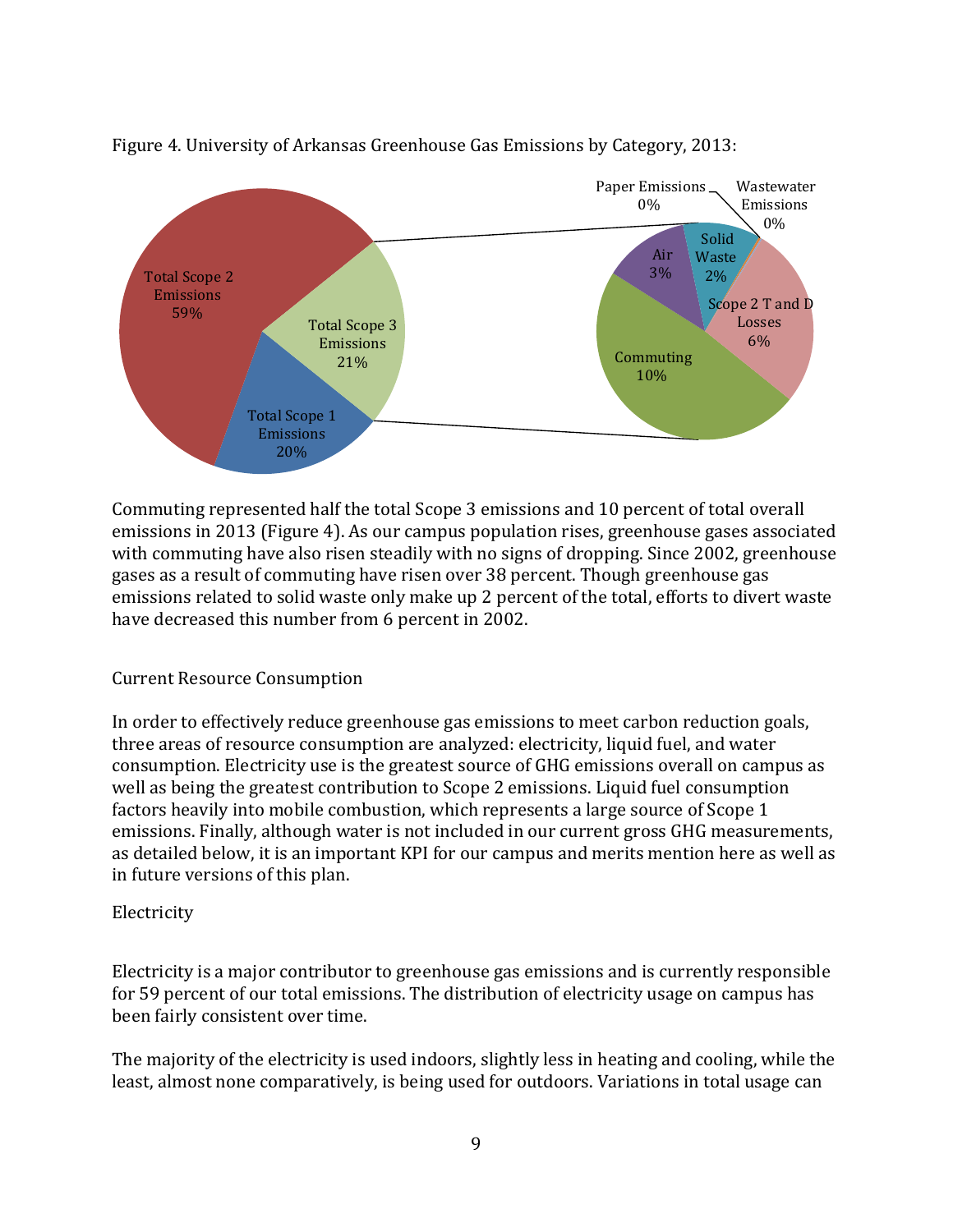be attributed to years of construction projects, increases in student population, or changes in the metering system from earlier years.



Figure 5. University of Arkansas Electricity Use in Buildings, 2005-2013:

Electricity use peaked in 2009 and has been fairly stagnant since (Figure 5). This peak and subsequent drop is explained by the implementation of the Energy Savings Performance Contracts in 2009 that helped to renovate electrical features on existing buildings. Our current distribution of electricity is shown in Figure 4. The University completed a multiyear energy conservation project in the summer of 2011, which directly affected 80 campus buildings and over 5.2 million gross square feet of educational, housing, athletics and other auxiliary space<sup>3</sup>. The campus invested \$48.2 million dollars in direct Energy Savings Performance Contracts, and another \$4 million in other related energy conservation and deferred maintenance projects.

<span id="page-15-0"></span> 3 Facilities Management 's Strategic Energy Plan will include more measures related to ESPCs and energy efficiency. More can be found here: <http://fama.uark.edu/files/StrategicEnergyPlan.pdf>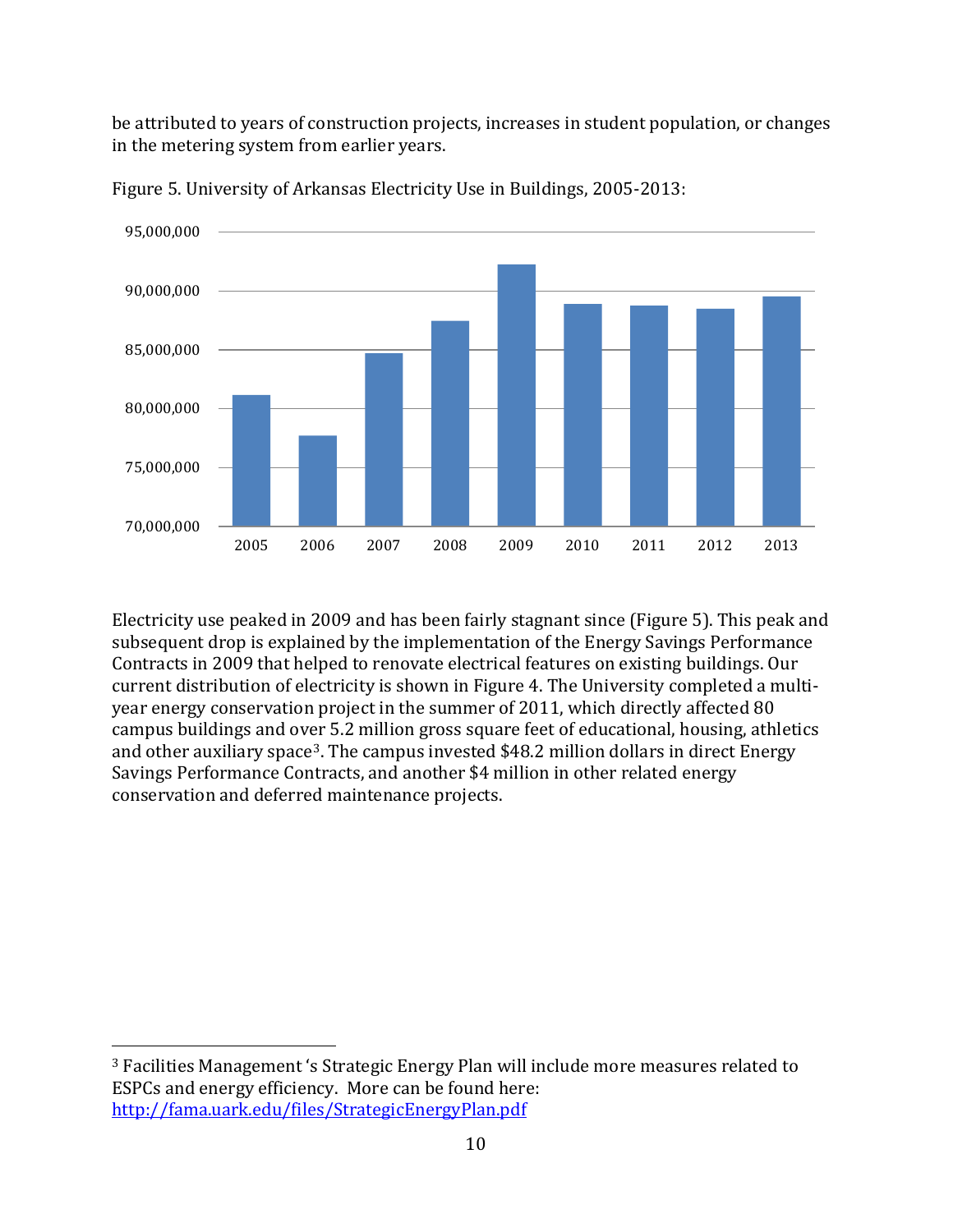

Figure 6. University of Arkansas Electricity Use by Category, 2013:

Figure 7. University of Arkansas Indoor Electricity Use by Category, 2013:



The majority of the electricity used on campus, 77 percent, is used within buildings (Figure 6). The use of electricity in the academic and administration buildings accounts for 54 percent of electricity used in all buildings and almost half, 42 percent, overall (Figure 7). Reducing this value by 1 percent could save 498,520 kWh of electricity, which equates to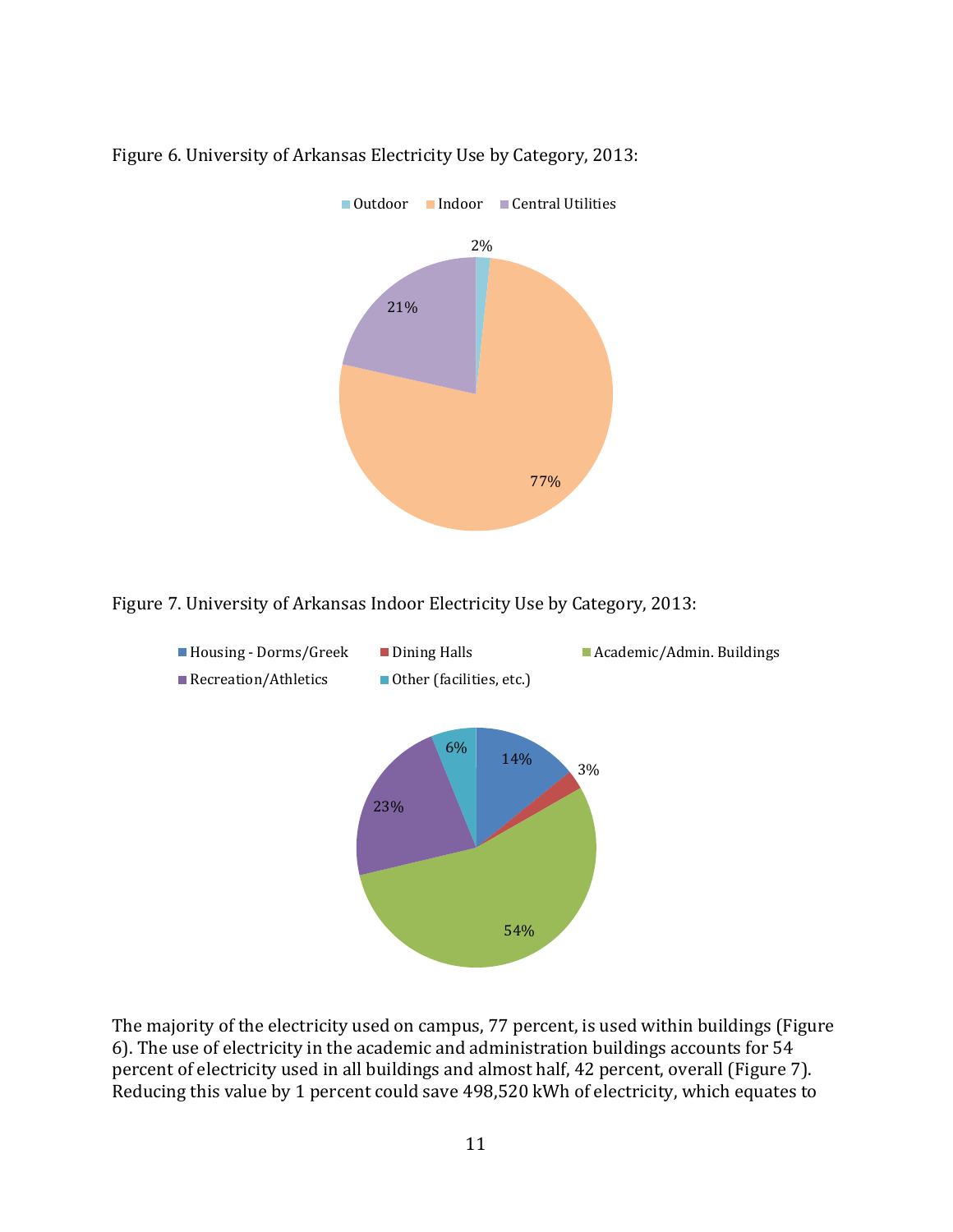\$31,522 per year. Other opportunities for improvement exist in the athletic department, the second largest consumer of electricity on campus at 23 percent, and within the residence halls, the fourth largest consumer of electricity on campus at 14 percent (Figure 7).

The total annual electricity use at the University of Arkansas has been fairly consistent over the past 10 years, at approximately 120,000,000 kWh per year. The University of Arkansas currently pays \$0.069 per kilowatt-hour; reducing electricity use by 10 percent could save \$750,539 annually.

## Transit and Liquid Fuels

Razorback Transit, a UA bus service, provided nearly 2 million rides to students and members of the Fayetteville community in FY 2012, and kept thousands of cars out of parking lots and off campus. In 2008, Razorback Transit added bus racks to all busses, which aided in the multimodal transportation capability for thousands of campus and community members. Razorback Transit also equipped all busses with GPS tracking units with real time tracking and in 2013 [campusmaps.uark.edu](https://exchange.uark.edu/owa/redir.aspx?C=OIKZW5inyEmIQFNNuIole1x0yx_WadEIlwOGOOo8XT_AtSp4rx391YVEgWoUyz4Q4JkxX3Ur6tM.&URL=http%3a%2f%2fcampusmaps.uark.edu) added the ability for the public to view the busses location, routes, and estimated time of arrival.

The 12 Razorback Transit routes provide service throughout Fayetteville. The 23 bus fleet that serves these routes consumed 128,387 gallons of diesel in FY 12, which produced about 1,296 MTCDE and resulted in approximately \$417,760 being spent in fuel costs. Additionally, in FY12 Razorback Transit added two new low-emissions buses to its fleet, with plans to purchase additional lower emissions buses in the future. Opportunities lie in improving fleet comfort and increased services, which could increase ridership and reduce commuter emissions on campus (Knobbe, 2014). Recent updates for transit operations will be updated along with newer versions of the Climate Action Plan.

# Water

Although the greenhouse gas emissions associated with water are not included in our greenhouse gas inventory, it is still important to recognize that a significant amount of energy is used in the purification and distribution of potable water and that it is a finite resource that should be conserved. (Kraus, 2014; Ochoa, Matlock, & Kraus, 2013)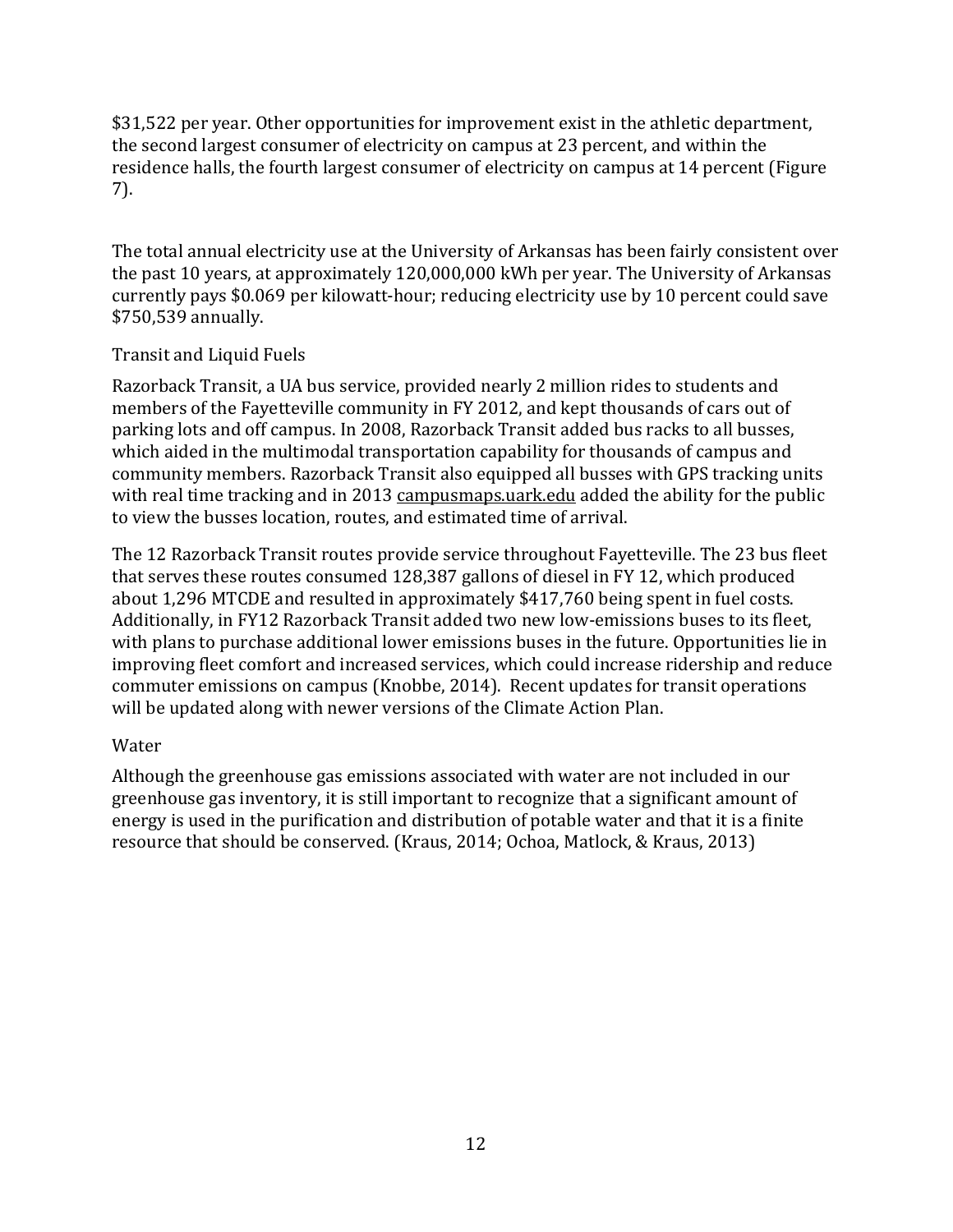

Figure 8. University of Arkansas Water Use, 2002-2013:

The amount and distribution of water usage on campus has been fairly consistent over time (Figure 8). The majority of the water is being used in buildings, slightly less in heating and cooling, while the least being used for irrigation (Figure 8). Variations in irrigation usage can be attributed to years of drought, changes in irrigation patterns, or construction periods. These variations can be better seen in the figure that follows (Figure 9).



Figure 9. University of Arkansas Water Used for Irrigation, 2002-2013:

Taking a closer look at irrigation patterns, one can see significantly less water being used for irrigation after 2007 up until 2012 (Figure 9). This drop is explained by the implementation of drip irrigation beginning around 2006 and focusing the water primarily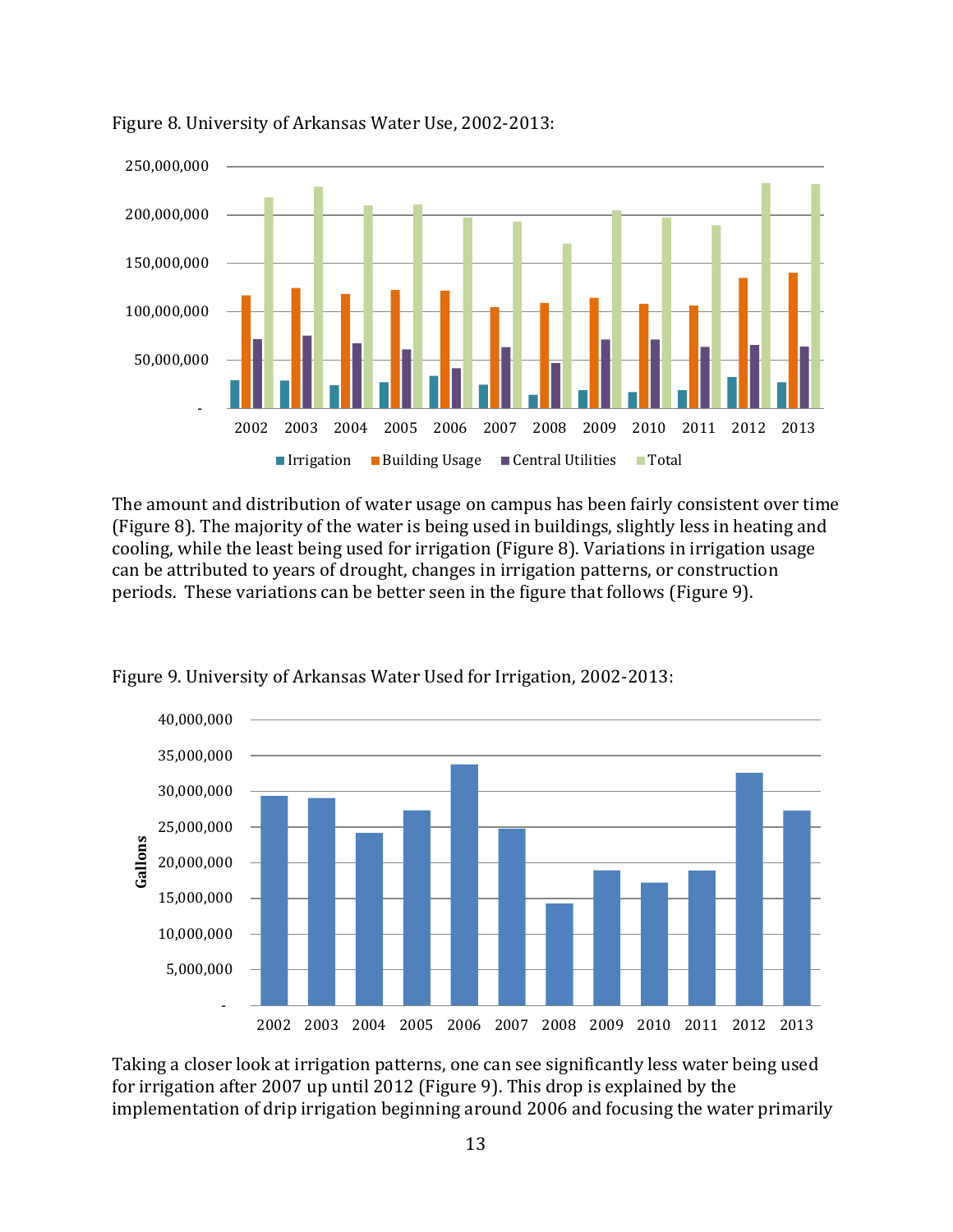on young trees instead of lawns. However, the increase in irrigation in 2012 can likely be explained by the beginning of major construction around the campus and the planting of new trees, grasses and plants.

Taking a closer look at 2013 water usage, most of the water use on campus is in the buildings (Figure 10). Central utilities are the next largest consumer followed by irrigation. Less than 1% of total water used for irrigation is used on the intramural fields while 74% is used on campus fields and 26% is used on athletic owned properties (Figure 11).



Figure 10. University of Arkansas Water Use by Category, 2013: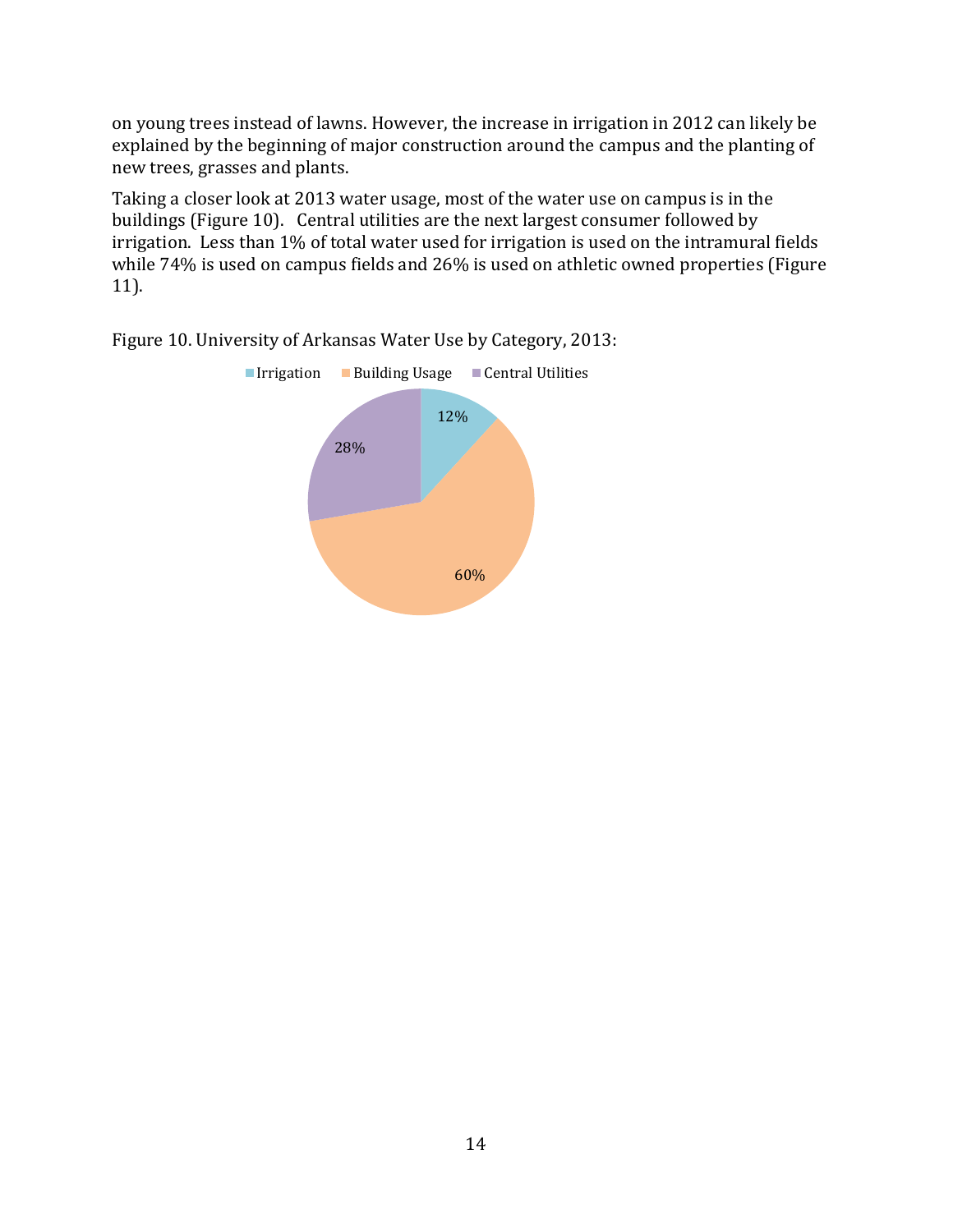

Figure 11. University of Arkansas Irrigation Water Use, 2013:

The irrigation of campus fields accounts for three-quarters of the total irrigation and almost a tenth of total water usage, and could be drastically reduced using sensor-based irrigation controls so as to avoid the problem of irrigating in the afternoon or, more obviously, while it is raining. Reducing this value by only 1 percent saves 200,000 gallons of water.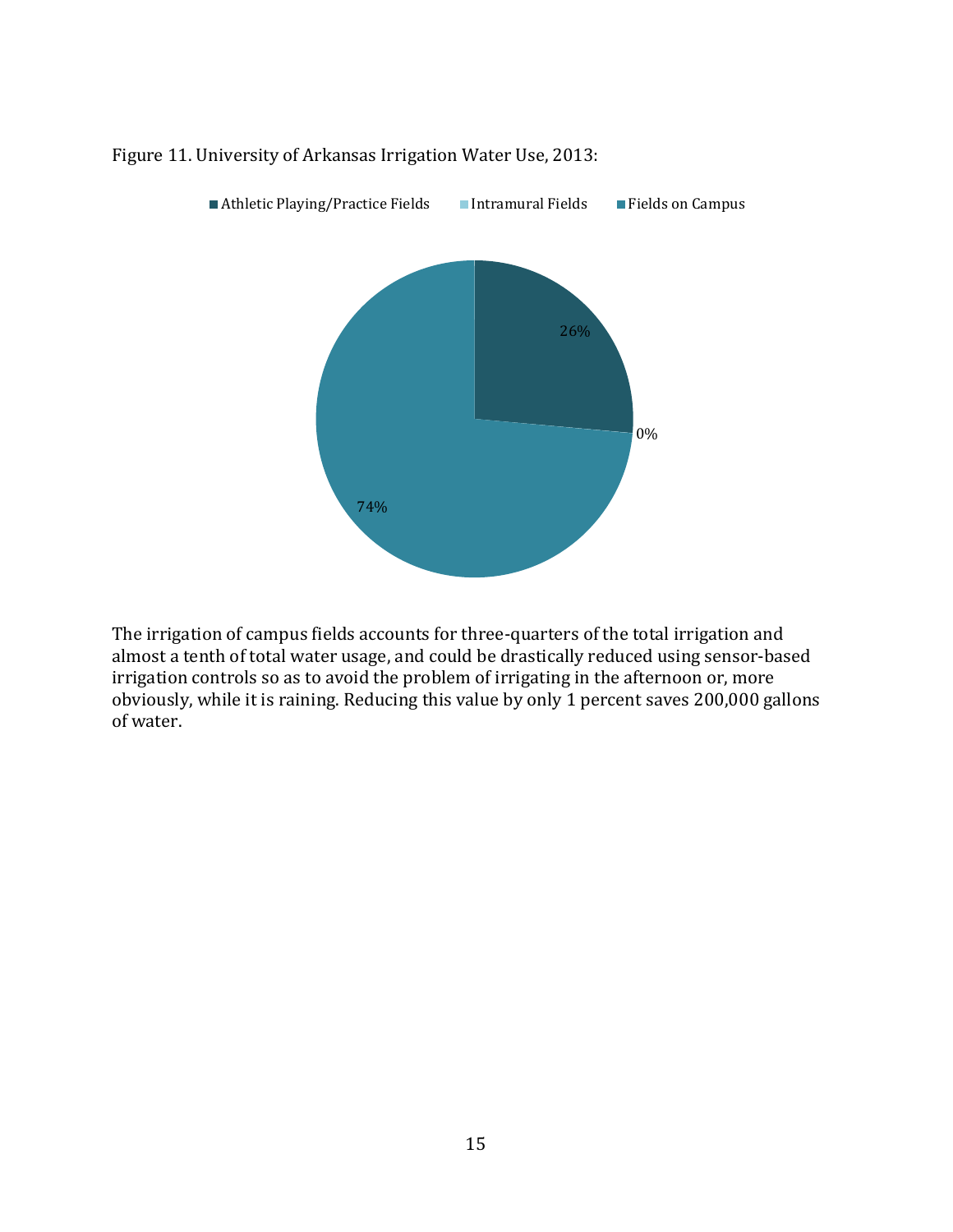

#### Figure 12. University of Arkansas Indoor Water Use by Category, 2013:

Of the 60 percent of water used indoors, nearly half of it was used in the residence halls (Figure 12). This is over a quarter of the total campus water usage annually and where the greatest opportunity for water reduction lies.

Total annual water usage at the University of Arkansas has been fairly consistent over the past 10 years, at approximately 230 million gallons per year. Changing irrigation methods appears to have reduced irrigation levels in the past 7 years, but those reductions have been recently offset due to construction on campus and other possible factors. The University of Arkansas currently pays \$3.00 per thousand gallons of water; reducing water use by 10 percent could save \$69,000 annually. This number, however, does not include the various fees and surcharges associated with water cost. If these costs are taken into account, reducing water use by 10 percent could potentially save closer to \$100,000.

#### The Plan

Short-term: The University of Arkansas completed its short-term reduction strategies in 2014. The energy savings performance contracts reduced Scope I emissions by nearly 30,000 MTCDE and paved the way to begin reducing emissions in other scopes.

Medium-term: Reduce GHG Emissions to 1990 Levels by 2021

The eight projects outlined here represent an aggressive strategy for reducing emissions by nearly 44,000 MTCDE by 2021. Each project outlines the cost to implement, estimates carbon reduction and cost savings, and defines which GHG scope is impacted. These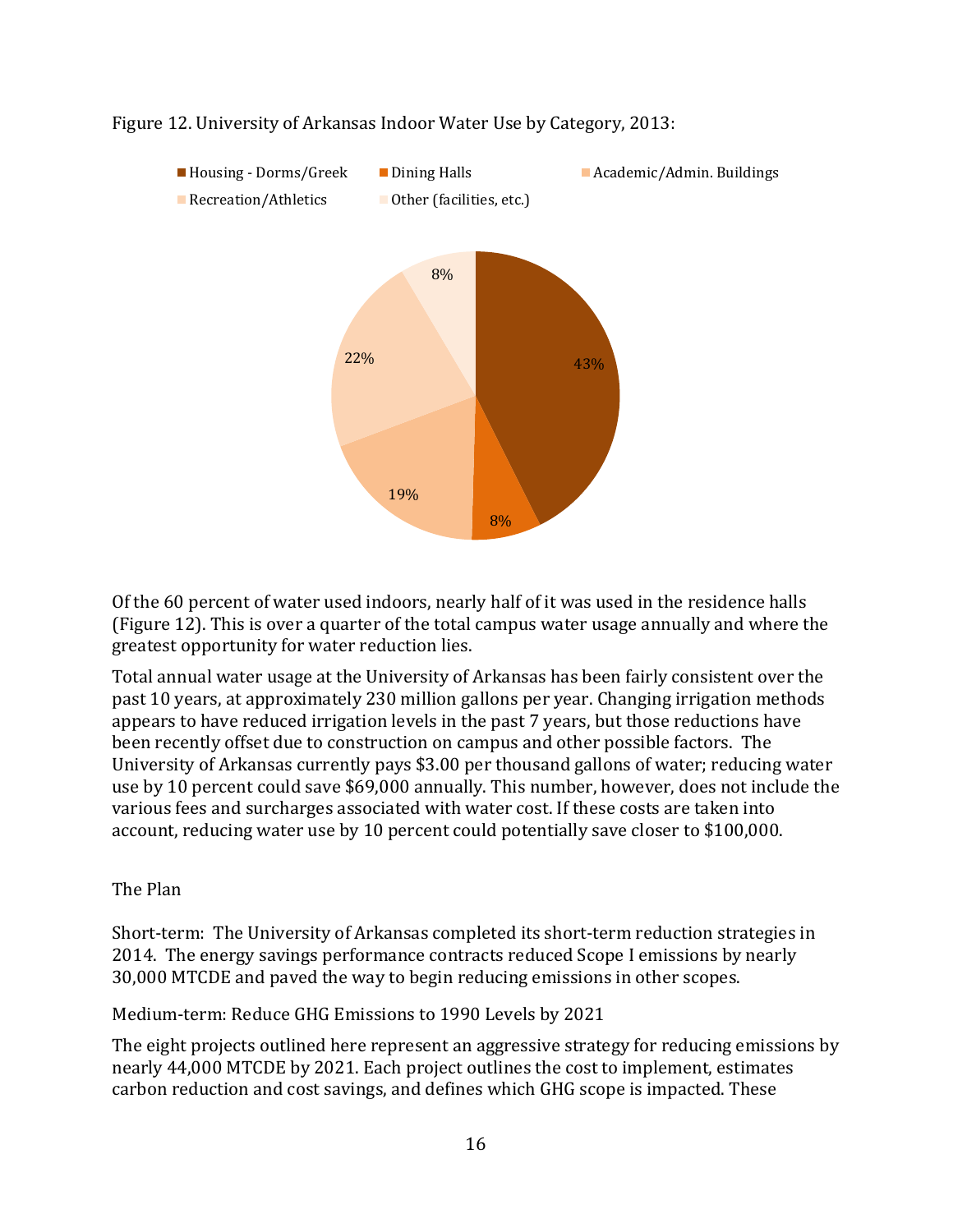projects will likely be updated as they are completed, modified or if new opportunities are identified to achieve medium-term goals. Greenhouse gas estimates are reflective of northwest Arkansas' electrical grid ("EPA eGRID database," n.d.).

Combined Heat and Power System

5 MW electricity and heat generation system.

- Cost to Implement: \$21-22 million
- Carbon Reduction: 30-35,000 MTCDE
- Cost Savings: \$3,000,000 per year in electrical savings, more with steam production
- Area of Impact: Scope 1 and 2

## Green Labs Program

Create a Best Practices Guide for Lab Sustainability and other educational material informing researchers how to reduce energy waste from 500 fume hoods.

- Cost to Implement: \$8,000
- Carbon Reduction: 3,165 MTCDE per year
- Cost Savings: \$1,000-\$3,000 per year per fume hood
- Area of Impact: Scope 2

## Photovoltaic Array

Install a 25-kilowatt array on Garland Parking Deck.

- Cost to Implement: \$23,485
- Carbon Reduction: 27 MTCDE per year
- Cost Savings: \$2,500 per year
- Area of Impact: Scope 2

#### Green Computing

Implement virtual desktops instead of physical desktops for 4,000 terminals. Cost to implement is less than traditional physical desktops (Ochoa, Matlock, Kizer, Allred, & Zemke, 2014; Ochoa, Matlock, & Kraus, 2014a, 2014b). Life cycle of project is eight years.

- Cost to Implement: \$3,377,320
- Carbon Reduction: 1,678 MTCDE per year
- Cost Savings: \$7,104,280 per replacement cycle
- Area of Impact: Scope 2

#### Plug Load Management

Plug-load management addresses vampire loads for all new and major renovations(Ochoa & Kraus, 2014).

- Cost to Implement: To be determined
- Carbon Reduction: 2,222 MTCDE per year
- Cost Savings: \$222,416.41 per year
- Area of Impact: Scope 2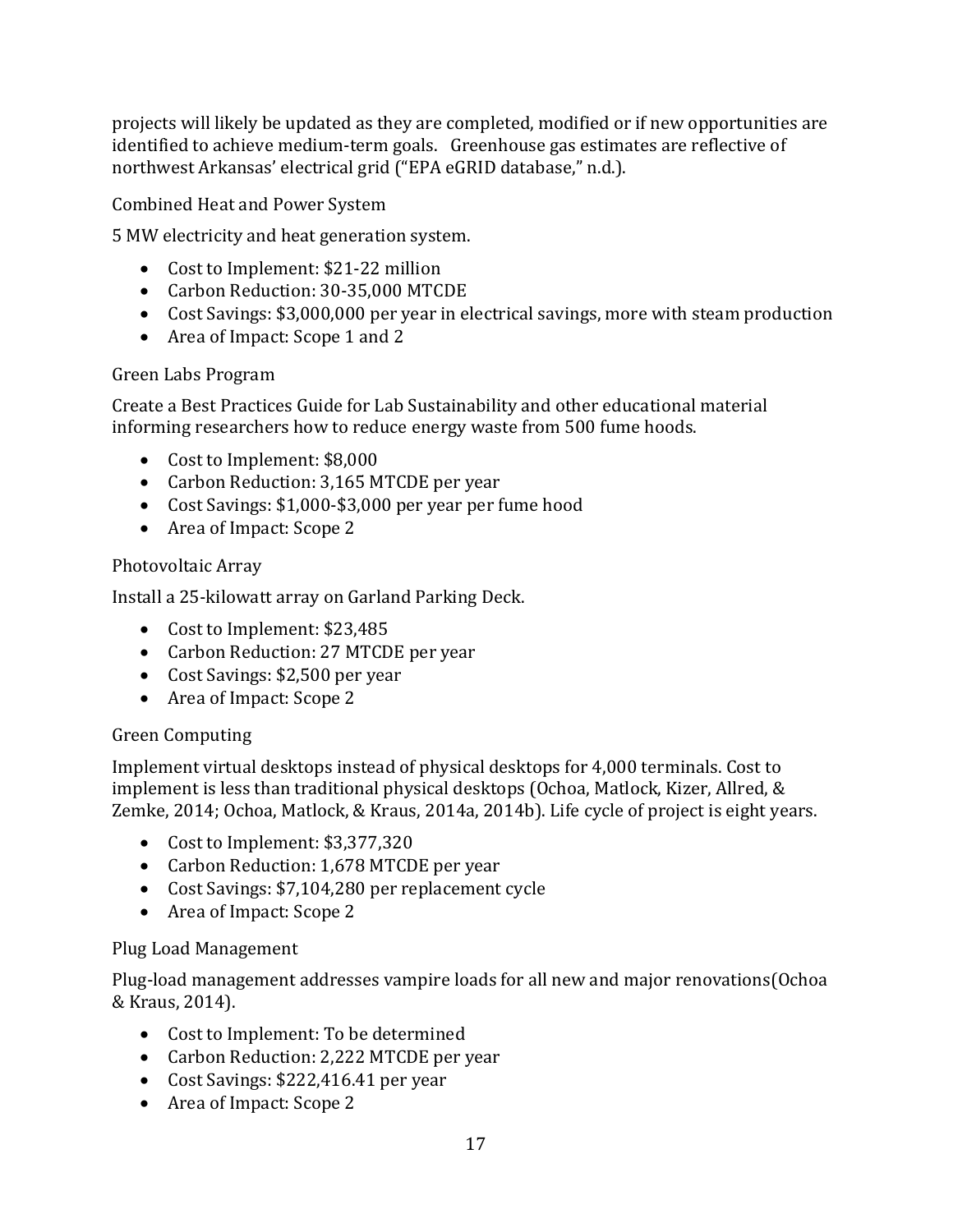Building Occupant Engagement Campaigns

Power-down for winter break campaign to reduce daily power consumption from 5 megawatts to 4 megawatts of energy.

- Cost to Implement: In-house, campaign with \$1,000 budget
- Carbon Reduction: 24 MTCDE per year
- Cost Savings: \$1,656 per year
- Area of Impact: Scope 2

## Dero ZAP Bicycle Program

Increase ridership on campus through tracking bikers and providing incentives to bike.

- Cost to Implement: \$18,756.86, plus \$600 per year
- Carbon Reduction: 1,544 MTCDE per year (assuming 10 percent reduction in commuting)
- Cost Savings: Realized by commuters
- Area of Impact: Scope 3

#### Zero Waste Buildings

Divert 90 percent of all waste from the landfill by 2021. Zero Waste buildings mollify emissions by avoiding landfill disposal (Ochoa, Matlock, Kraus, & Enzor, 2014; "Sightlines," n.d.)

- Cost to Implement: To be determined
- Carbon Reduction: 288 MTCDE per year
- Cost Savings: \$200 per ton of Class I and III solid waste
- Area of Impact: Scope 3

Long-term: achieve climate neutrality by 2040

Greenhouse Gas (carbon) neutrality is a real goal for the University of Arkansas by 2040. This goal is realistic within contemporary technologies so long as we approach this goal from a systems perspective. Long-term management of atmosphere carbon will require massive significant reductions in emissions through adoption of efficient consumption technologies and alternative generation technologies. Efficiency technologies such as exploration of net-zero energy buildings and integration of GHG recovery from waste food products to replace petrochemical fuel sources will reinforce the leadership role of the University of Arkansas in global sustainability.

However, the academic mission of the University of Arkansas will likely always result in the consumption of resources that ultimately will create emissions. Therefore active sequestration of GHG, particularly CO2, must be part of the overall strategy for the University of Arkansas to move to carbon neutrality. Carbon sequestration can be achieved using a number of strategies, including purchasing carbon credits from GHG brokers. The University of Arkansas does not support purchasing carbon credits because we do not believe we should buy ourselves out of our responsibilities. We aspire to create our own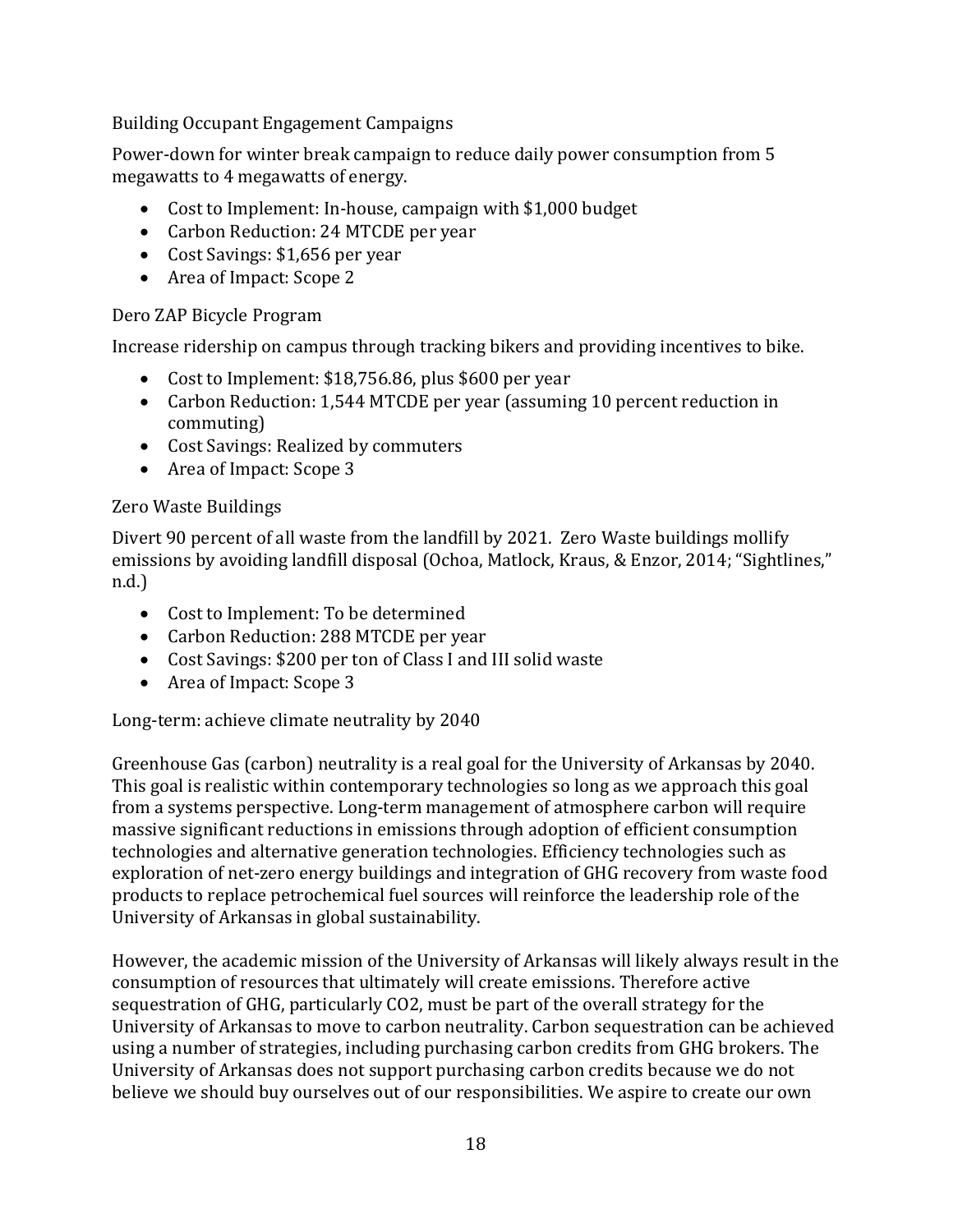pool of carbon credits through effective management of our land holdings, including southern softwood and hardwood forests. This process creates direct understanding and ownership of the emissions.

Additionally, the University of Arkansas' scope II emissions emanate from a predominately coal-generated electrical grid. This presents both a challenge and an opportunity for reducing local and regional emissions associated with electrical consumption. The challenge is that a heavy reliance on cheap coal will offer very few resources to mitigate scope II emissions and the University of Arkansas will struggle to find alternatives. However, if under the 2014 EPA ruling on coal fired electrical plants (*EPA*, n.d.) will require a diverse portfolio of electrical generation options, the University of Arkansas may see a reduction in emissions as electrical generation options become diversified.

The University of Arkansas is a community of 30,000 people and growing. Long-term solutions must account for this rise in population and accompanying utility consumption. Conservation, sequestration, alternative energies, building techniques, and multi-modal systems of transportation will all contribute to long-term solutions.

## Curriculum and Education

In 2011 the University of Arkansas began offering the interdisciplinary Foundations of Sustainability undergraduate minor. Requirements for the minor include a gateway course, SUST 1103 Foundations of Sustainability, a follow-up course, SUST 2103 Applications of Sustainability, three electives, and finally a capstone experience. In the first two courses, students are introduced to fundamental concepts and practices of sustainability organized within four interdisciplinary systems areas: natural, social, built, and managed. Both courses also include a community service component. Students select electives from an extensive list of approved courses from all undergraduate colleges and schools at the university. Electives are determined to include significant sustainability content (tier 1) or to cover background or prerequisite knowledge (tier 2) by the Sustainability Curriculum Steering Committee. At least 6 of the 9 elective credits must be from tier 1 courses. These give students the opportunity to tailor their learning to the subjects that are of the greatest interest to them. Students are ultimately expected to incorporate knowledge gained from coursework into a capstone experience, which is an open-ended requirement that can be satisfied through an internship, research project, or service project. Students spend a semester planning and executing their projects under the supervision of faculty mentors, after which they articulate their experience and its connections to sustainability principles in the form of a written report and poster presentation.

Enrollment in the sustainability minor has grown steadily since its inception, and the list of elective courses has also grown, reflecting an increasing level of engagement from both students and faculty campus-wide. Students involved in the minor are being given the tools to become informed and motivated agents for furthering the university's sustainability goals.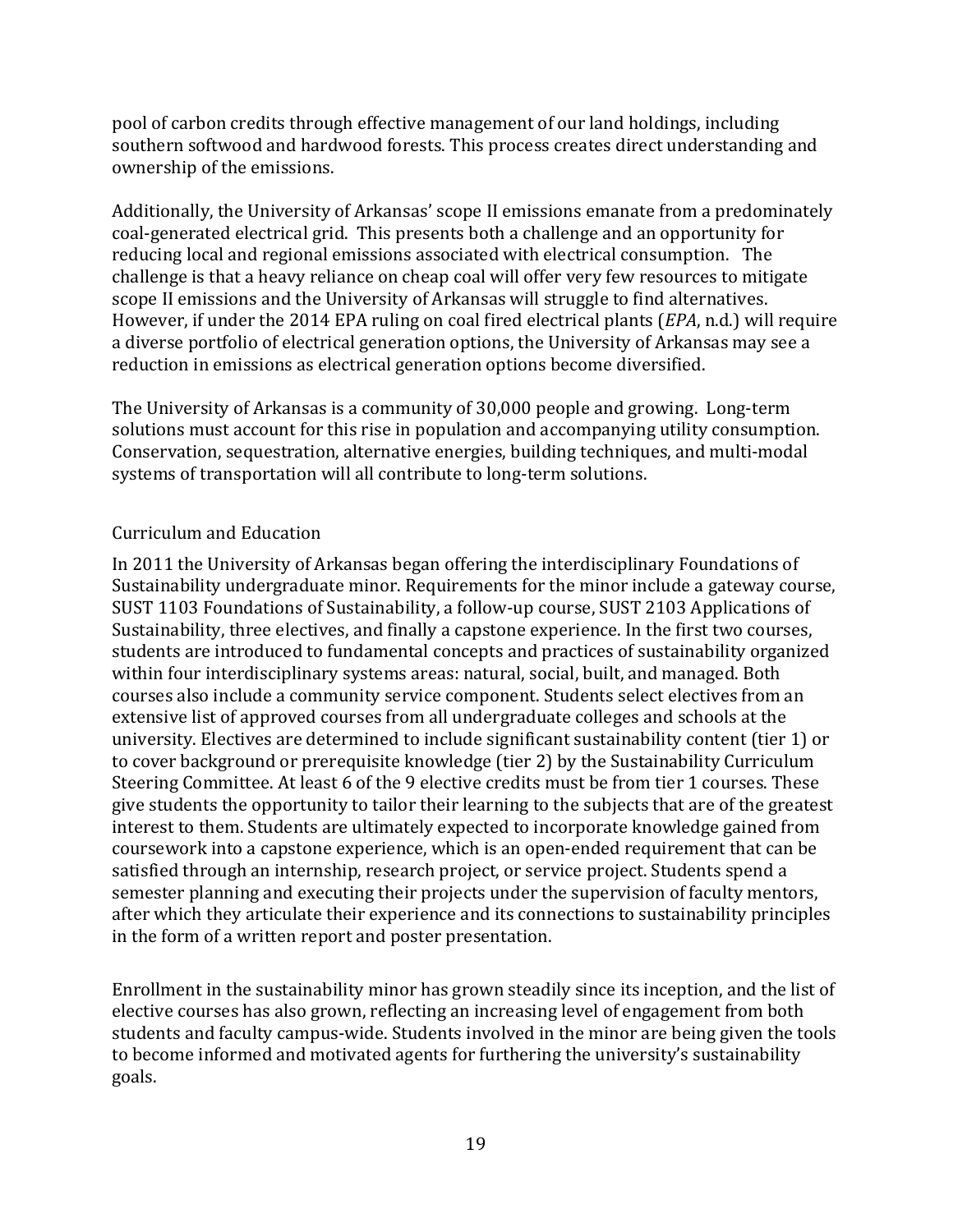The university has also implemented a graduate certificate in sustainability program, which is targeted at graduate students in other programs who would like to add sustainability competencies to their program as well as professionals within the workforce who wish to obtain a sustainability credential. The certificate consists of 15 credit hours, met through one required course, WCOB 5023 Sustainability in Business, and four elective courses identified by the Sustainability Curriculum Steering Committee.

In 2013 a proposal was submitted for the launch of an undergraduate Bachelor of Science in Sustainability program. The proposed major is built upon the minor, most notably with the addition of a strong emphasis on sustainability metrics and research methods. Similarly there is a goal of developing a master's sustainability program in the future based upon the graduate certificate.

# Implementing this plan

To reach the goals stated in this plan, all stakeholders across campus and the community at large must work together as engaged participants in the process.

## Funding and Financing

To meet the financial challenges of implementing the projects in support of sustainability at the University of Arkansas financial resources continue to be leveraged from many sources. As outlined below, financial resources have been committed from the Chancellor's Office through funding of facilities, faculty and staff, through extramural competitive research, and through the generosity of donors to the UA Foundation.

- Energy Savings Performance Contracts (ESPCs) allow the university to install energy conservation, energy efficiency, and renewable energy systems at no cost to capital improvement funds, or maintenance funds. The facilities management department has already leveraged \$52 million under three ESPCs;
- The Green Revolving Fund provides financing for implementing energy efficiency, sustainability, and other cost-savings projects. These savings are tracked and used to replenish the fund and help finance additional projects;
- Alumni and friends donate to causes that strengthen the long-term viability of the university;
- Students can contribute by making lifestyle choices that benefit their financial and health wellbeing. They can also contribute to sustainability research and by participating in sustainability focused internships.
- Campus users (students, staff and faculty) contribute fees, and departmental funds, parking fees, and similar levies that represent user-pay, pay-as-you-go financing;
- Capital improvement, maintenance and operations, and deferred maintenance strategies, which purchase hardware as they fit into the Campus Strategic Plan and other long-term infrastructure timelines;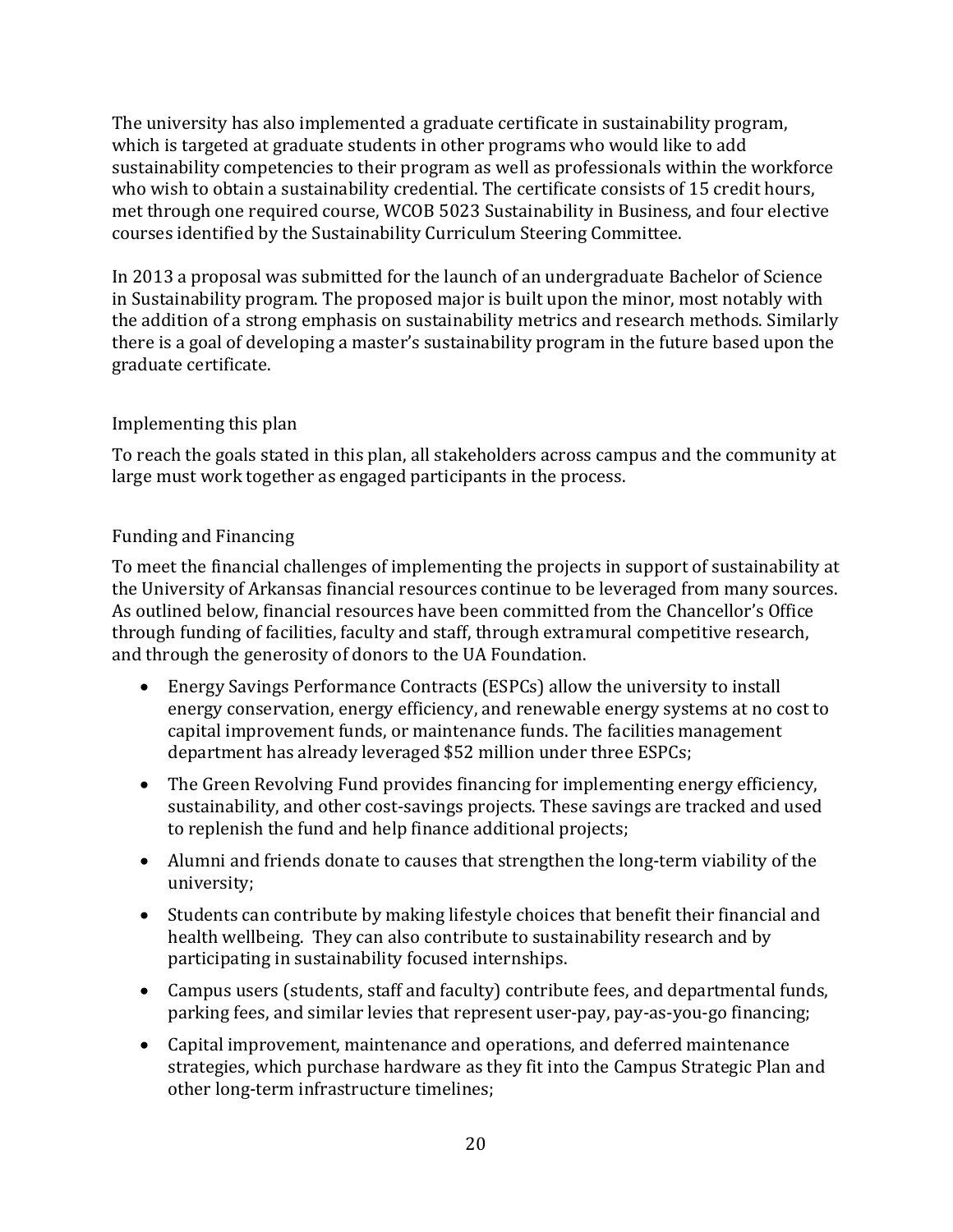- Grants and contracts, from government agencies and private foundations support green energy and carbon reduction programs; and
- Private and corporate sponsors support the efforts to fulfill the University's commitment to responsible energy management.

Finally, real financial savings continue to be realized from some projects implemented under this plan. Funding arrangements will depend on cooperation between programs and departments that generate benefits and those that have funding needs to initiate new projects. When real savings are documented, the interdepartmental fungibility of those savings, specifically as a source of funding for additional carbon reduction projects, is strongly encouraged.

# Campus and Public

As the largest and broadest stakeholder group, the campus and Fayetteville community is a key base for ideas, participation, and support. All members of the community can engage by spreading awareness, adopting sustainable behaviors on an individual level, and voicing support for ongoing projects.

On occasion, the University of Arkansas Sustainability Council actively solicits the input of community stakeholders. For example, in January of 2014, the University of Arkansas SC held a Town Hall Meeting to discuss additions to this update of the Climate Action Plan (Brown, 2009)

The Fayetteville Town and Gown Committee, formed in July 2012, is a venue where university and city officials could come together and address issues common to university towns. The Fayetteville Town and Gown includes seven city administration appointees, seven University of Arkansas appointees, and seven community members and city council representatives. This committee is an ideal body for communication of community input regarding this plan. Interested parties are also encouraged to contact the Office for Sustainability to share ideas, concerns, and information relevant to the goals and projects set forth here.

# University Administration

The support of the university administration is crucial to the success of this plan. By becoming a charter signatory of the ACUPCC and forming the advisory body of the Sustainability Council, followed by their support for new academic programs, the U of A administration has shown a high level of commitment to the sustainability of this institution. Ongoing support will be sought in the form of approval for future initiatives.

Projects that require funding from fees will require approval from relevant campus committees, the University System President, and the Board of Trustees. For example, a carbon fee to purchase offset of commuter fuels, perhaps bundled with the purchase of parking permits, must be approved by the campus Transit, Parking and Traffic Committee.

The chancellor's executive committee, which consists of the chancellor, provost, vice chancellors, and vice provosts, considers policy proposals from the Sustainability Council as well as other campus committees. The executive committee recognizes the strategies in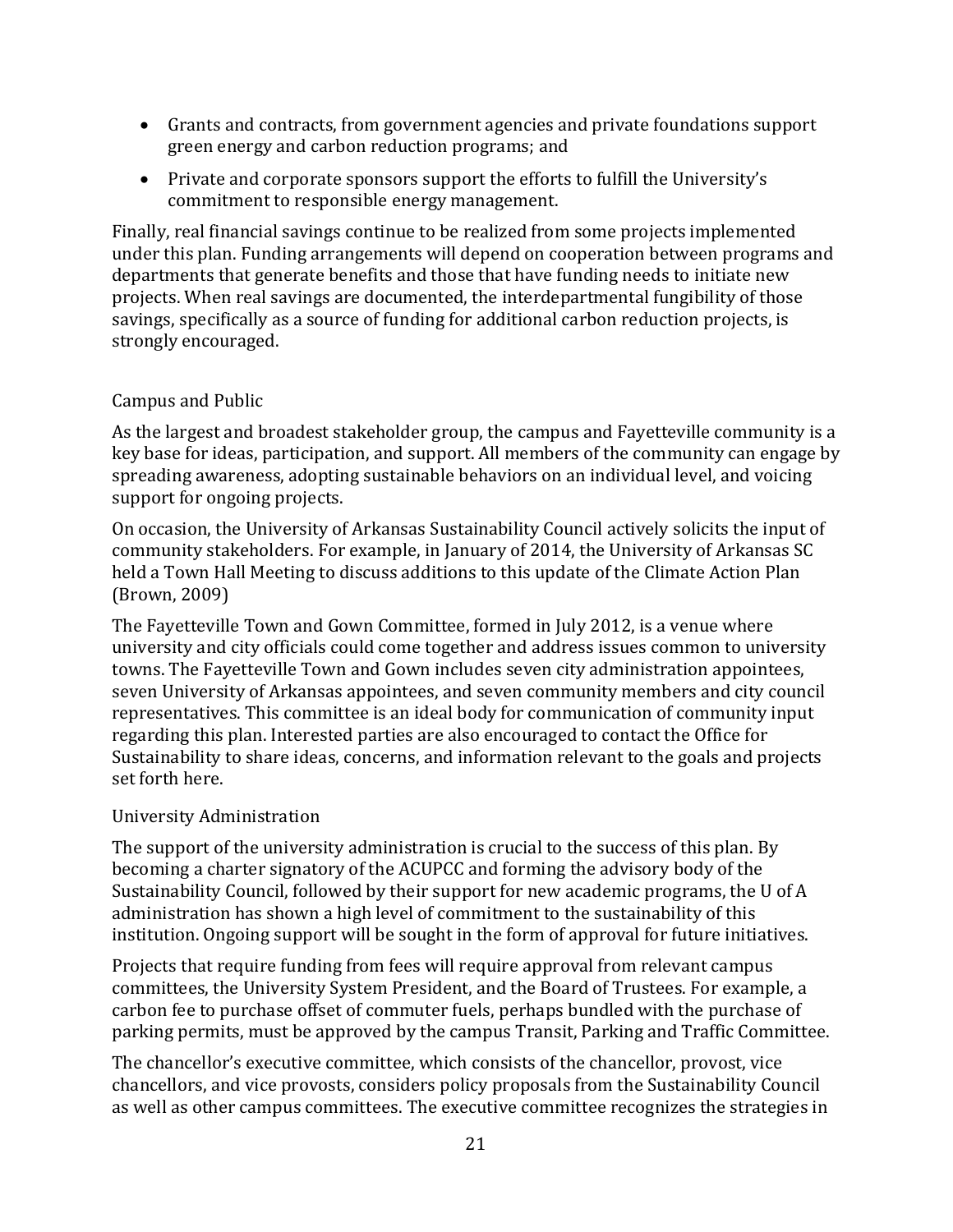this plan as an appropriate direction for our campus, and endorses this plan as a means for meeting our responsibilities to the American College and University Presidents Climate Commitment.

## Students

Of any stakeholder groups discussed here, students have perhaps the greatest range of opportunities to get involved and bring us closer to the completion of these goals. Students may pursue sustainability through curriculum, research, active engagement, personal choices, informing policy, and peer leadership.

Registered Student Organizations play a key role in developing new project initiatives, such as Razorback Food Recovery and ENACTUS's work to reduce food waste. The Associated Student Government, which communicates student concerns to the university administration, has appointed a Sustainability Director. Residents' Interhall Congress similarly elected a sustainability director for the Residence Halls. This individual works with the Office for Sustainability, ASG, and other entities to enact projects and educational campaigns. (Gronendyke, n.d.).

Because of their unique ability to impact outcomes across all metrics, more students are needed to become actively involved in any number of ways. Students are encouraged to use the Office for Sustainability as a launching point for engagement and research.

#### Faculty

At an institution of higher learning, the role of faculty members in implementing this plan rests both on their impact as educators and their contribution as researchers. Faculty members have played a valuable part in mobilizing students by equipping them with the knowledge, skills, and motivation to engage with sustainability issues in meaningful ways. By mentoring engaged students, faculty members provide crucial guidance. Furthermore, in research conducted across all disciplines, faculty members continue to contribute knowledge that is crucial to developing campus key performance indicators by which we measure our success and inform our decision-making process. This research also establishes an institutional reputation for innovation and leadership in an emerging field of study.

From 2011-2013, the total number of sustainability related research projects was 197 and the total number of Faculty Principal Investigators was 147, suggesting that there are faculty engaged in more than one sustainability related research project. In 2012, a total of \$17 million dollars was spent on sustainability related research projects, which was 26 percent of total research funds.

Beyond research, faculty can explore opportunities to develop more courses with core sustainability components. Due to the interdisciplinary nature of the subject, all departments could conceivably address sustainability in their disciplines through course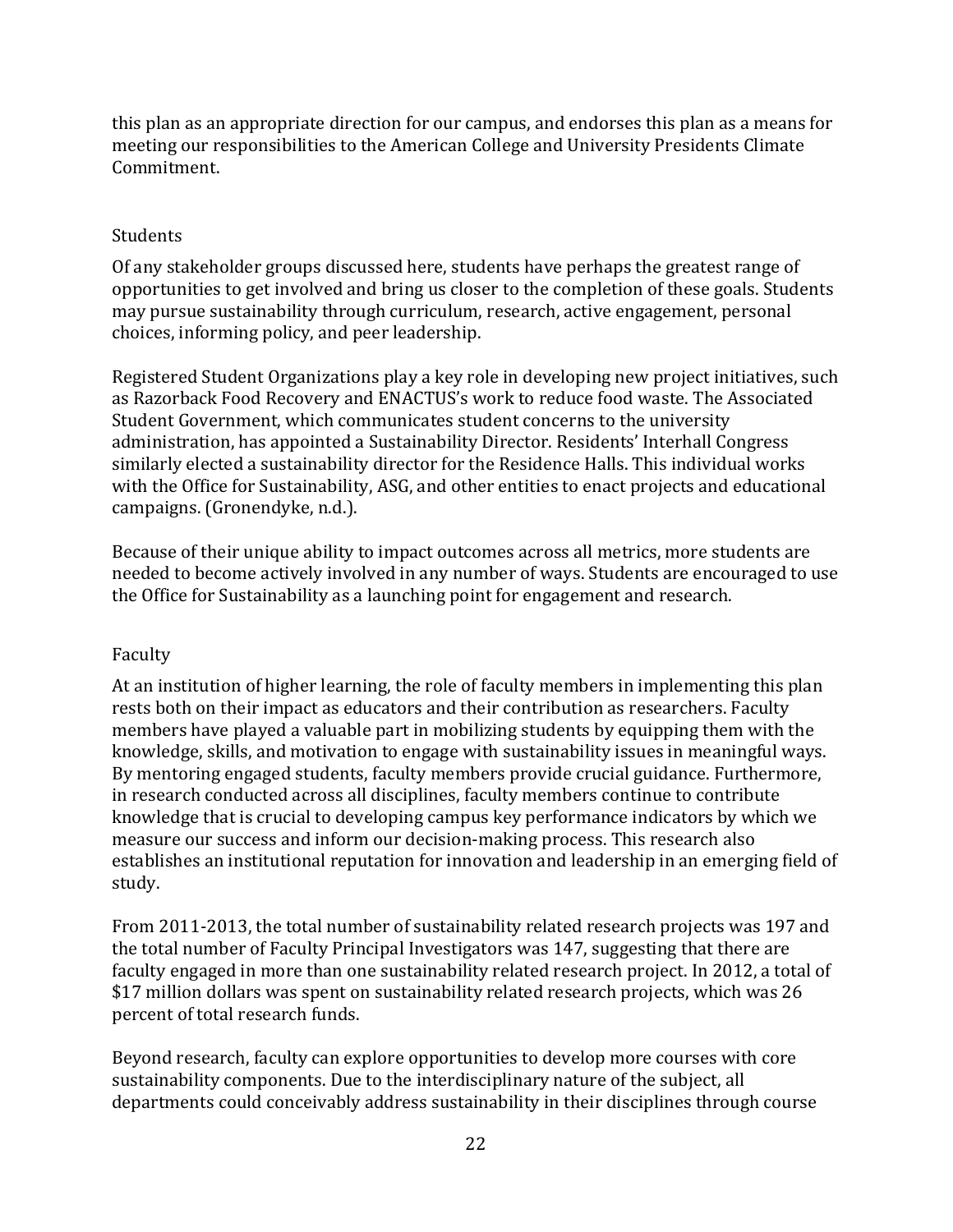offerings, thereby reaching students in all programs and contributing to the diversity of both stakeholders and curricular offerings simultaneously.

# **Staff**

As the largest group of employees on campus, staff members have substantial influence on the university's management of resources. Staff members are already working to create a culture of sustainability within the buildings in which they work. As the primary and most consistent occupants of many academic and administrative buildings, staff set the norms for behaviors in these spaces.

Green initiatives often fall within the purview of staff, and Staff Senate is an important entity for communicating staff concerns with the administration. For example, the Social Systems workgroup is exploring a project called HEAL, Home Energy Affordability Loans. Home owning employees use HEAL loans for home energy efficiency improvement projects. The loans are offered through a local bank with very low interest rates and their employers pay for participation in the program as an enhanced employee benefit. Employers around the nation, including L'Oreal, USA; Arlington Hotel; Friendship Community Care; Hendrix College; and, Century Industries, Inc., now offer the program

There are many ways for staff to become proactive in helping to achieve our carbon goals. They can contribute greatly to bringing the buildings in which they work closer to zero waste by ensuring that the quad recycling system is in place in every office and classroom. They can also help to reduce energy consumption in some of the highest consuming buildings by spreading awareness of the need to power down electronic equipment when not in use.

# Sources of Data

Brown, N. (2009, September). University of Arkansas Climate Action Plan V1.0. Retrieved

from http://sustainability.uark.edu/\_resources/publication-series/major-

reports/2009-09-cap-v1.pdf

EPA eGRID database. (n.d.). Retrieved October 2, 2014, from

http://epa.gov/cleanenergy/energy-resources/egrid/index.html

*EPA: U.S. has "moral obligation to act on climate."* (n.d.). Retrieved from

http://www.washingtonpost.com/posttv/politics/epa-head-us-has-moral-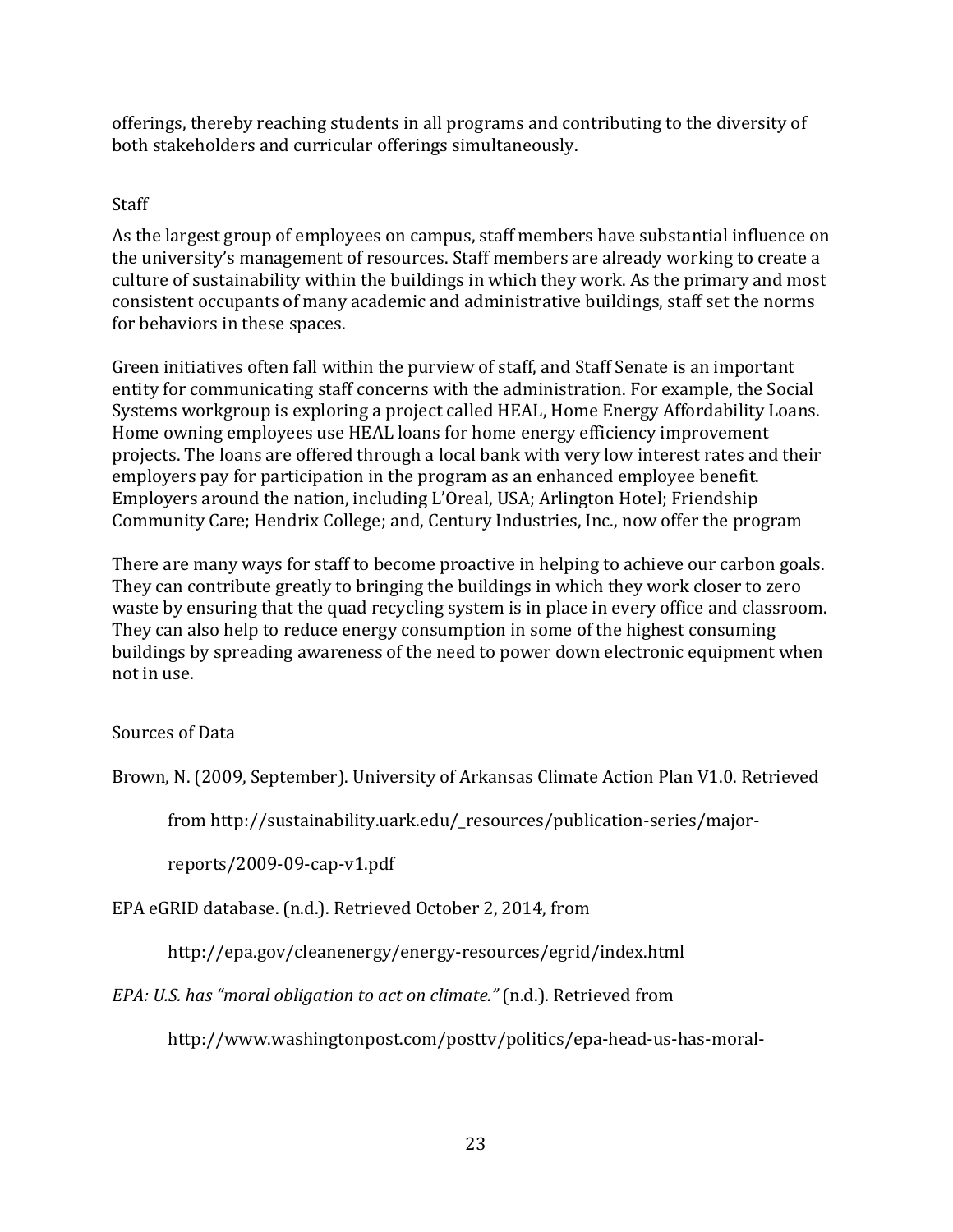obligation-to-act-on-climate/2014/06/02/32b19afc-ea6e-11e3-b10e-5090cf3b5958\_video.html

- Gronendyke, C. (n.d.). Meet Your 2014-15 Student Leaders. Retrieved from http://wordpress.uark.edu/sustain/2014/08/25/meet-2014-15-student-leaders/
- Houghton, J. T., Harvey, D., Intergovernmental Panel on Climate Change, Intergovernmental Panel on Climate Change, & Working Group I. (1997). *An introduction to simple climate models used in the IPCC second assessment report*. [S.l.]: Intergovernmental Panel on Climate Change.
- Huang, Y. A., Weber, C. L., & Matthews, H. S. (2009). Categorization of Scope 3 Emissions for Streamlined Enterprise Carbon Footprinting. *Environmental Science & Technology*, *43*(22), 8509–8515. doi:10.1021/es901643a
- Knobbe, T. (2014, April). Fuel Source Consumption and Economic Costs of Razorback Transit Among Alternative Fuel Sources. Office. Retrieved from http://sustainability.uark.edu/\_resources/publication-series/projectreports/2014-04-capstone-todd-knobbe.pdf
- Kraus, R. (2014, April). Abbreviated Water Benchmark Report 2002-2013. Office for Sustainability, University of Arkansas. Retrieved from http://sustainability.uark.edu/\_resources/publication-series/factsheets/2014-03 factsheet-water.pdf
- Ochoa, C., & Kraus, R. (2014, April). Plug Load Research. Retrieved from http://sustainability.uark.edu/\_resources/publication-series/factsheets/2014-05 factsheet-plug-load.pdf